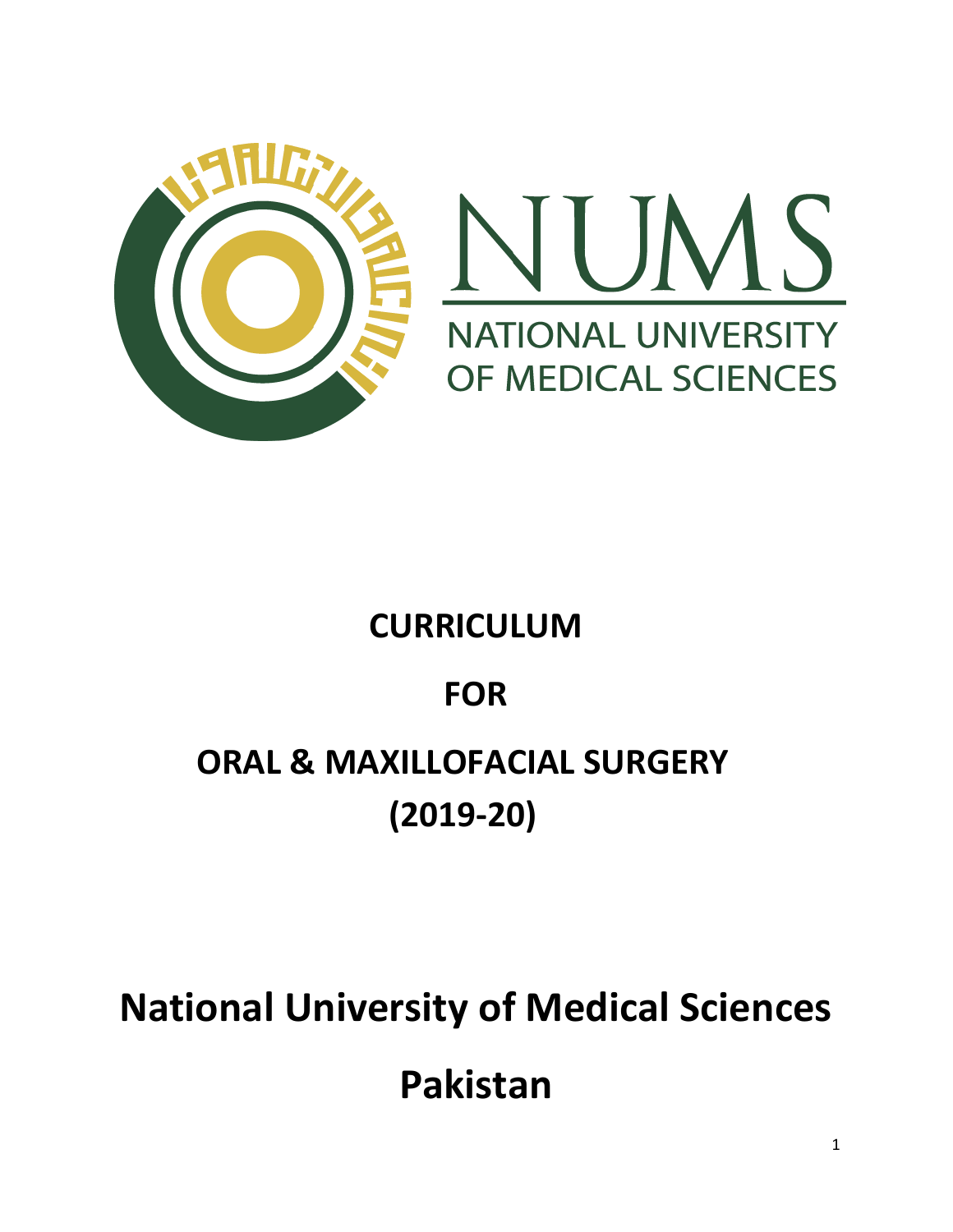# **I. Context / Preamble**

Oral and maxillofacial surgery is a specialty within dentistry that deals with the diagnosis and surgical management of diseases, disorder, deformities, injuries and esthetic aspects of the mouth, teeth, jaws and face.

This undergraduate Oral and Maxillofacial Surgery curriculum is designed to train Bachelor of Dental Surgery (BDS) students to provide minor oral surgery services in the practice of general dentistry. This mainly involves safe extraction of teeth (Exodontia), treatment of minor soft and hard tissue injuries (Trauma), diagnosis and treatment of routine oral and dental infections, defects and pathologies of the region, and the diagnosis and referral of major problems to the concerned specialists.

Oral and Maxillofacial Surgery is a major subject of final professional BDS examination and carries a total of 300 marks.

# **II. Mission**

The mission of this course is to familiarize BDS students with the basic knowledge, skills and attitudes for safe practice of minor oral surgical procedures in dental clinics.

# **III. Competencies**

The following generic competencies apply to this oral & maxillofacial Surgery course:

- Critical Thinking
- Problem Solving
- Communication Skills
- **•** Professionalism
- Procedural Skills

# **IV. Learning Outcomes**

Specific Learning outcome of each course is attached as Annex A

# **V. Implementation of the curriculum**

## **Overview**

- 1. The Oral and Maxillofacial Surgery curriculum is divided into 10 courses or blocks, taught sequentially as given below:
	- a. Medically compromised conditions and their management
	- b. Basic principles of surgery
	- c. Exodontia
	- d. Odontogenic & maxillofacial infections
	- e. Oral & maxillofacial trauma
	- f. Oral & maxillofacial pathology
	- g. Oral & maxillofacial deformity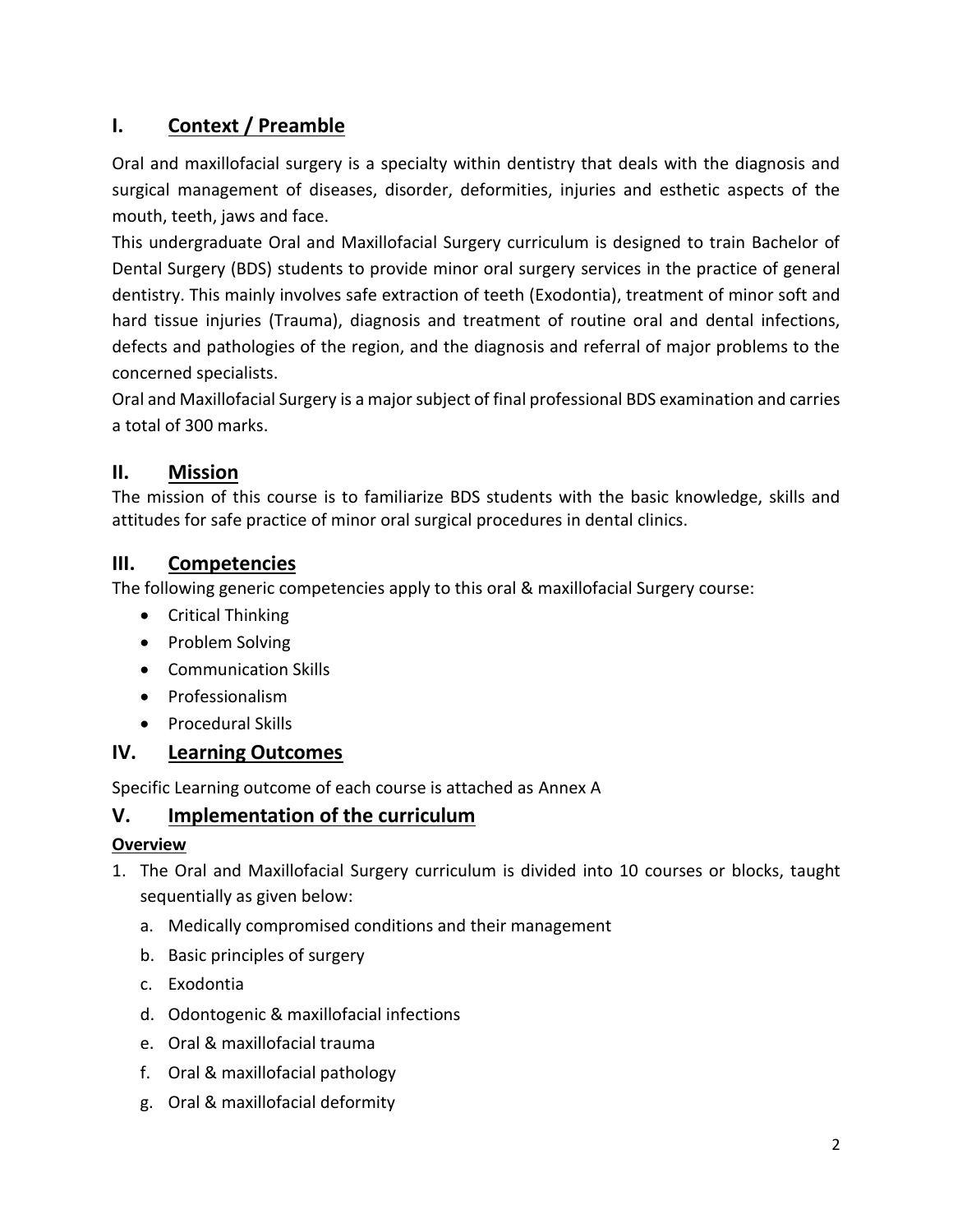- h. Preprosthetic and implant surgery
- i. Temporomandibular and facial pain disorders.
- j. Management of hospitalized patients
- 2. The theory component is covered by one lecture per week in third year and three lectures a week in fourth (Final) year.
- 3. Practical training is imparted during a 10 weeks clinical rotation in third year and an eight weeks rotation in fourth year BDS.
- 4. During their clinical rotation, students in small groups learn through practical chair side demonstrations of the techniques of local anesthesia administration, dental extractions, soft tissue suturing and wiring and splinting techniques for dento alveolar injuries on dental models. They then perform dental extractions on patients under supervision. They also observe and assist seniors in other minor oral surgical procedures under local anesthesia,

#### 5. Weekly Plan Oral & Maxillofacial Surgery

| Subject       | Monday | Tuesday         | Wednesday | Thursday        | Friday          |
|---------------|--------|-----------------|-----------|-----------------|-----------------|
| Oral &        |        | $08:00 - 09:00$ |           | $09:00 - 10:00$ | $09:00 - 10:00$ |
| Maxillofacial |        |                 |           |                 |                 |
| Surgery       |        |                 |           |                 |                 |

Oral & Maxillofacial Surgery **Lectures** Schedule Final Year BDS (2017 – 2018)

Oral & Maxillofacial Surgery **Practical / Clinical** Schedule Final Year BDS (2017 - 2018)

| <b>Activity</b>                         | Monday      | Tuesday     | Wednesday       | Thursday    | Friday |
|-----------------------------------------|-------------|-------------|-----------------|-------------|--------|
| Clinical                                | 13:00-14:30 |             | $13:00 - 14:30$ |             |        |
| Demonstration                           |             | 10:30-14:30 |                 | 10:30-14:30 |        |
| Clinical Procedure<br>under Supervision | 10:30-13:00 |             | 10:30-13:00     |             |        |

# **VI. Resources**

To be filled by each institute

## **VII. Facilities**

To be filled by each institute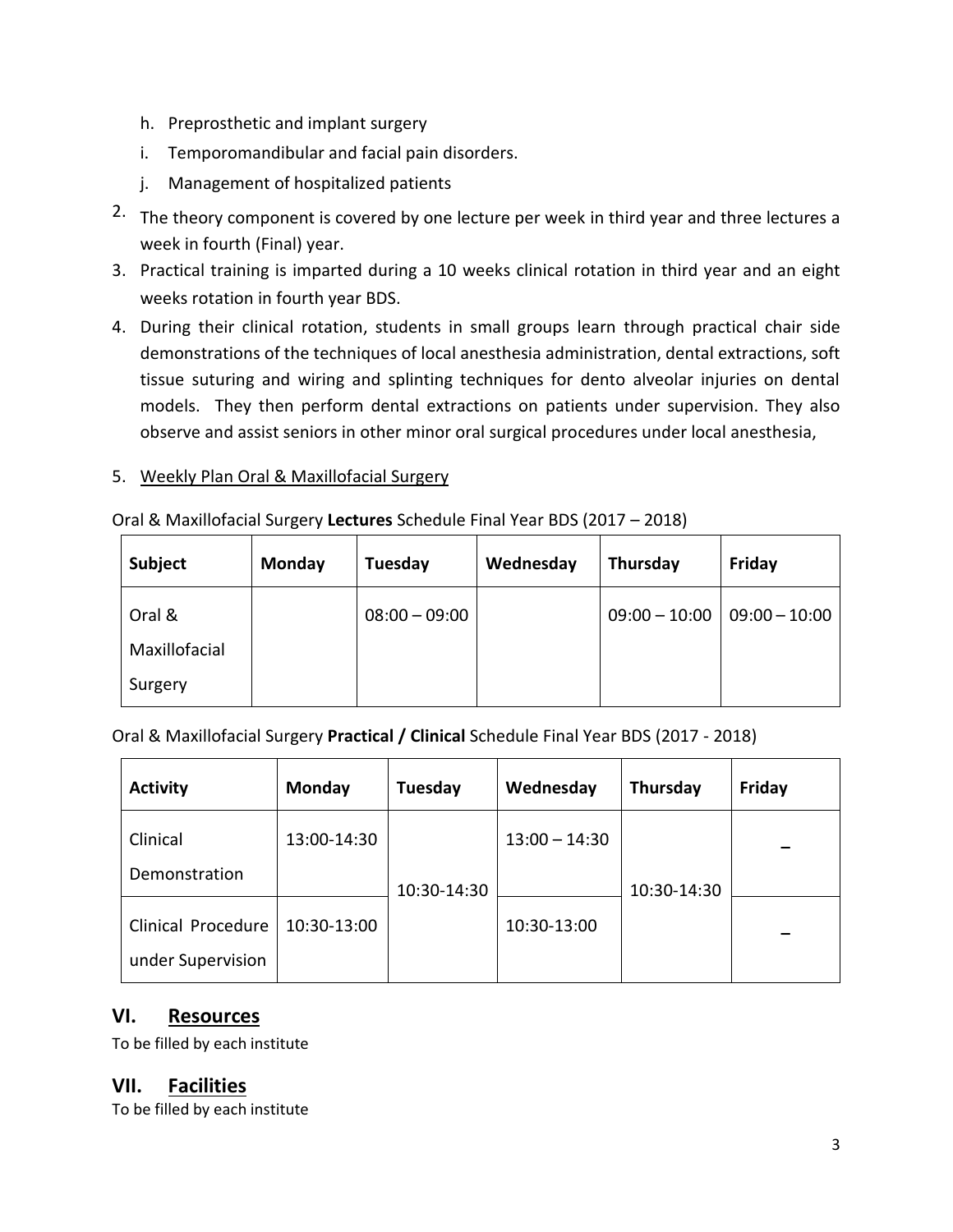## **VIII. Course Administration**

To be filled by each institute

#### **IX. Students Assessment**

- a. Minimum attendance of 75% is a requirement to appear in university professional examination.
- b. Students are expected to perform 250 extractions of teeth as recommended by PM&DC during their clinical duty in 3rd and 4th year BDS and successfully complete practical exercises and assignments.
- c. Continuous formative evaluation is conducted during the academic year comprising of 5 theory tests, and 2 clinical assessment tests (ward tests and Pre annual). The results are communicated to students through notice board. Feedback is provided after each evaluation.

#### **d. Mid - Term, Term, Pre - Annual and Annual Examination**

- a. There will be two mid-term & term examinations followed by a pre-Annual and annual examinations each year.
- b. The structure of the paper of all the term examinations and pre-annual will be the same as that for annual examination though syllabus will be different.
- c. The structure of Mid-term exam will be half of the term exam.
- d. The syllabus for mid-term & term examinations will be announced by the department at least 02 weeks prior to examination.
- e. Pre-annual examination will be from whole syllabus.
- f. The date sheet for mid-term, term and pre-annual examinations will be published by Examination branch while the examinations will be conducted by respective department.
- g. The result will be submitted to examination branch for incorporation in internal assessment.
- h. Internal assessment marks based on the above evaluations are sent to the university at the end of academic year and constitute 10% of the final professional examination score.
- i. Log book
- j. Each student is expected to maintain record of practical work in log book. Safe keeping (make copies) of the log book is the responsibility of each student. The log book must be submitted to the Oral Surgery department at the end of the academic year.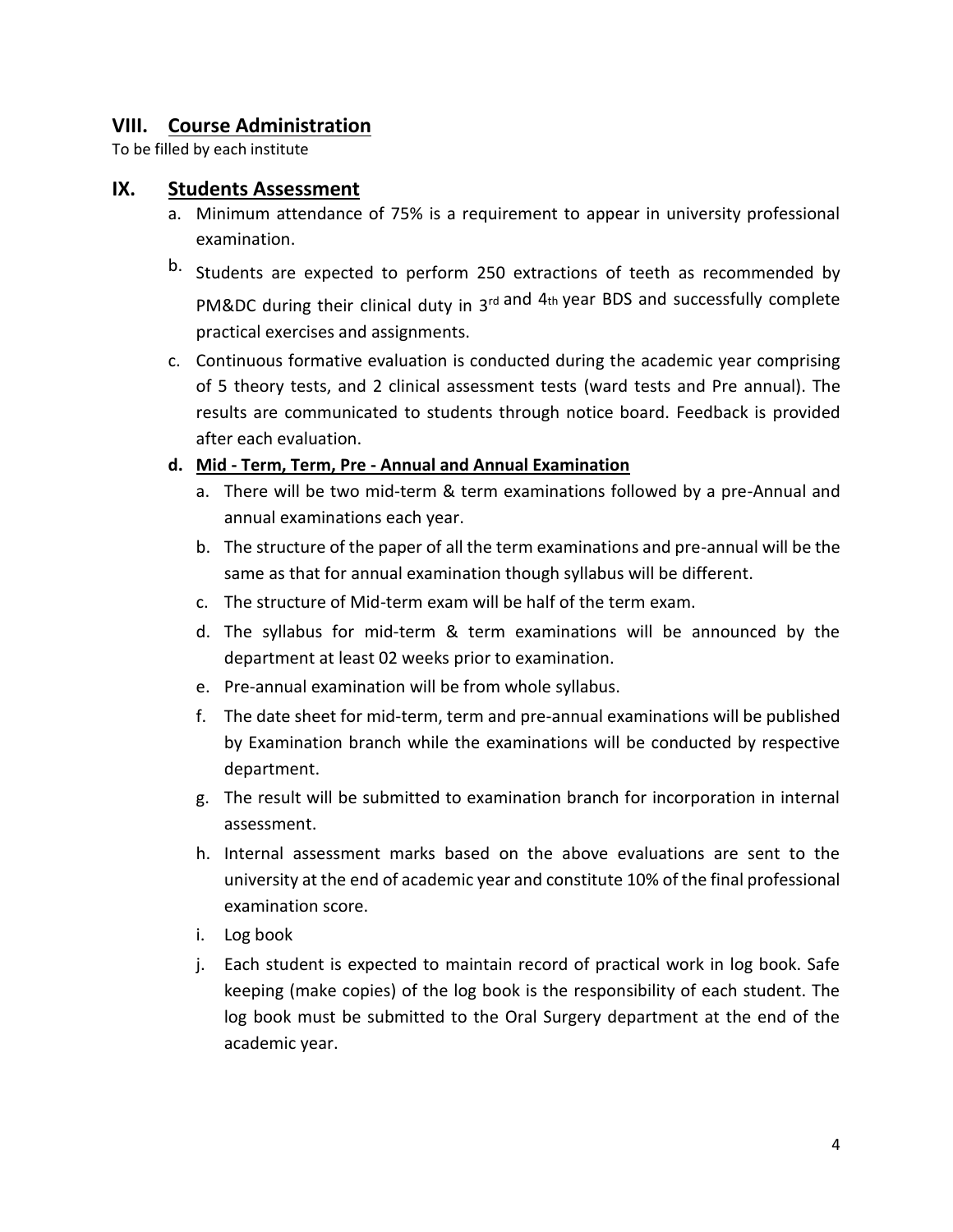# **Final Professional University Examination**

The summative assessment consists of a theory paper and practical examination with the following details:

| <b>Total Marks:</b>           | 300                          |
|-------------------------------|------------------------------|
| Theory Paper                  | 90 marks (45 MCQs & 09 SAQs) |
| <b>Internal Assessment</b>    | 10 Marks                     |
| <b>Total</b>                  | 100 Marks                    |
| <b>Practical Examination:</b> |                              |
| <b>Clinical Examination</b>   | 180                          |
| <b>Internal Assessment</b>    | 20                           |
| <b>Total</b>                  | 200 Marks                    |

## **Communication of Information to Students**

All information is communicated to students through notice boards.

## **Learning Resources**

## **Recommended Textbooks**

- Contemporary Oral & Maxillofacial Surgery. 6th Edition 2013. Peterson, Ellis, Hupp, Tucker
- Handbook of Local Anesthesia. 6<sup>th Edition, 2013 Stanley F. Malamed</sup>
- Killeys- Midface fractures vol I; Mandible fractures vol-II
- Medical Problems in Dentistry, by Scully & Cawson
- Minor Oral Surgery by Geoffery L. Howe

# **Reference Books**

- Maxillofacial Surgery, 2nd edition, Booth, Schendel, Hausamen
- Operative Maxillofacial Surgery, 2nd edition, 2009. Langdon, Patel
- An Outline of Oral Surgery Part-I & Part-II by Killey, Sewarde & Kay
- Oral & Maxillofacial Surgery by Laskin
- Oral & Maxillofacial Surgery by Kruger
- Pain And Anxiety Control for the Conscious Dental Patient, Meechan JG, Robb ND, Seymour RA- Oxford University Press (1998)
- Color Atlas of Dental Analgesia and Sedation in Dentistry, Hill C M & Morris PJ
- Hand Book of Nitrous Oxide and Oxygen Sedation Clark MS & Burnick Al. Mosby (1999).
- Oral & Maxillofacial Surgery by John Peddler.
- Resuscitation handbook, Basket PKF (1989)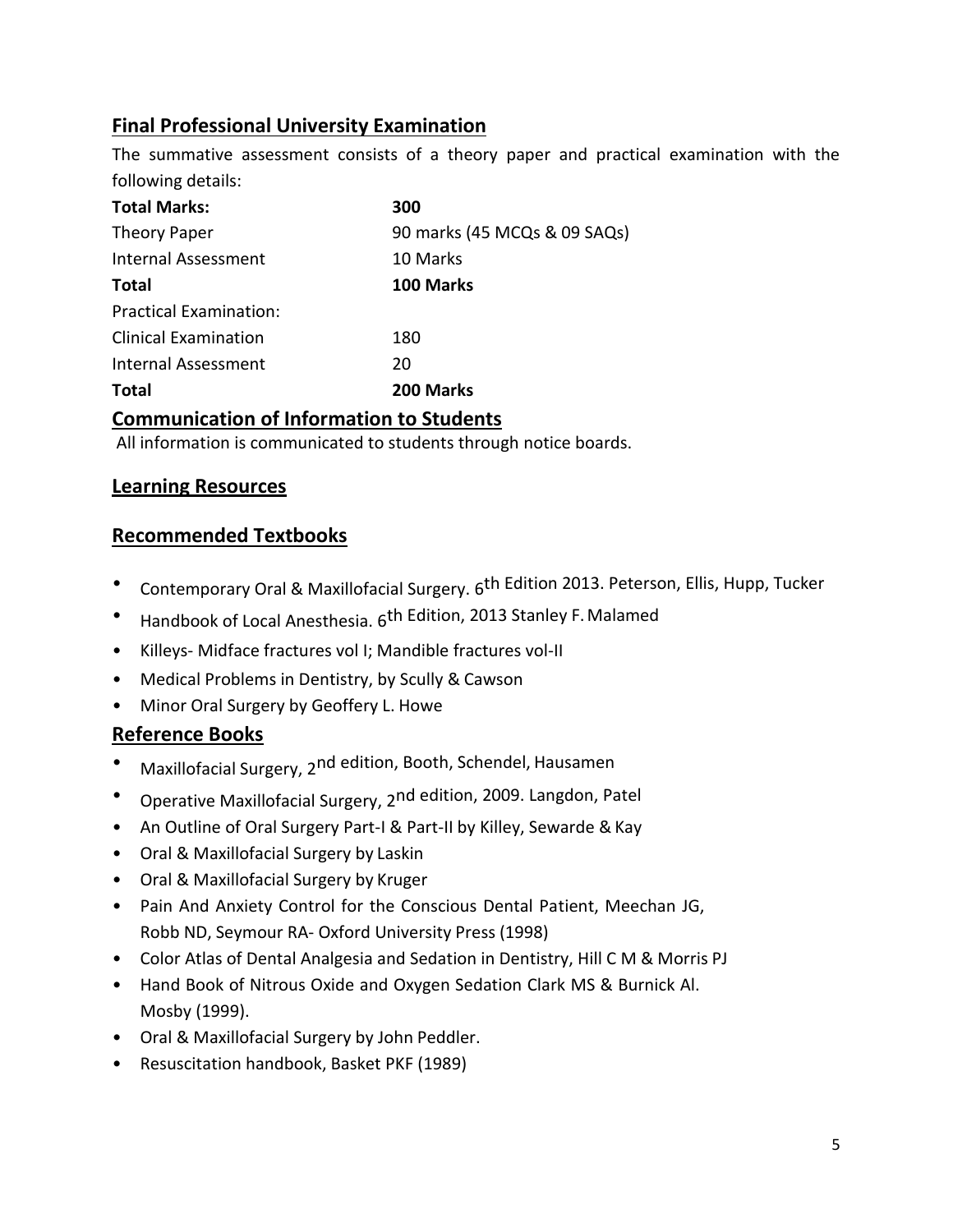**Annex: A**

# **Learning Outcomes Oral & Maxillofacial Surgery Final Year BDS**

| Sr.No | Theme/             | <b>Course Content</b>      | <b>Learning Outcomes:</b>                                                        | <b>Educational Strategy</b> | Weightings | <b>Assessment</b> |
|-------|--------------------|----------------------------|----------------------------------------------------------------------------------|-----------------------------|------------|-------------------|
|       | <b>Topics</b>      |                            | Knowledge                                                                        |                             |            | <b>Tools</b>      |
|       |                    |                            | At the completion of BDS Course,                                                 |                             |            |                   |
|       |                    |                            | the students should be able to:                                                  |                             |            |                   |
|       |                    | Ι.                         | <b>Medically Compromised Patients &amp; Medical Emergencies in Dental Clinic</b> |                             |            |                   |
| 1.    | <b>Medically</b>   | <b>Health Status</b>       | List components of medical<br>$\bullet$                                          | • Interactive Lectures      | 15 %       | One Best          |
|       | Compromised        | Evaluation                 | history of patient requiring                                                     |                             |            | <b>MCQs</b>       |
|       | States/            |                            | dental surgery                                                                   | • Small Group Discussion    |            |                   |
|       | <b>Emergencies</b> | Medically                  | Describe intra & extra-oral                                                      |                             |            | & SAQs            |
|       |                    | compromised States         | examination for oral &                                                           |                             |            |                   |
|       |                    |                            | maxillofacial problems.                                                          | $\bullet$ PBL / CBL         |            |                   |
|       |                    | <b>Medical Emergencies</b> | Enumerate major signs &<br>$\bullet$                                             |                             |            |                   |
|       |                    |                            | symptoms of compromised                                                          |                             |            |                   |
|       |                    |                            | status of the following:                                                         |                             |            |                   |
|       |                    |                            | ≻<br><b>CVS</b>                                                                  |                             |            |                   |
|       |                    |                            | ➤<br><b>Respiratory System</b>                                                   |                             |            |                   |
|       |                    |                            | <b>Endocrinal System</b><br>➤                                                    |                             |            |                   |
|       |                    |                            | Hematological disorders<br>➤                                                     |                             |            |                   |
|       |                    |                            | Renal and hepatic<br>⋗                                                           |                             |            |                   |
|       |                    |                            | disorders                                                                        |                             |            |                   |
|       |                    |                            | ➤<br>Gastro-intestinal system                                                    |                             |            |                   |
|       |                    |                            | <b>CNS</b><br>$\bullet$                                                          |                             |            |                   |
|       |                    |                            | List relevant investigations.                                                    |                             |            |                   |
|       |                    |                            | List essential drugs and                                                         |                             |            |                   |
|       |                    |                            | equipment required for                                                           |                             |            |                   |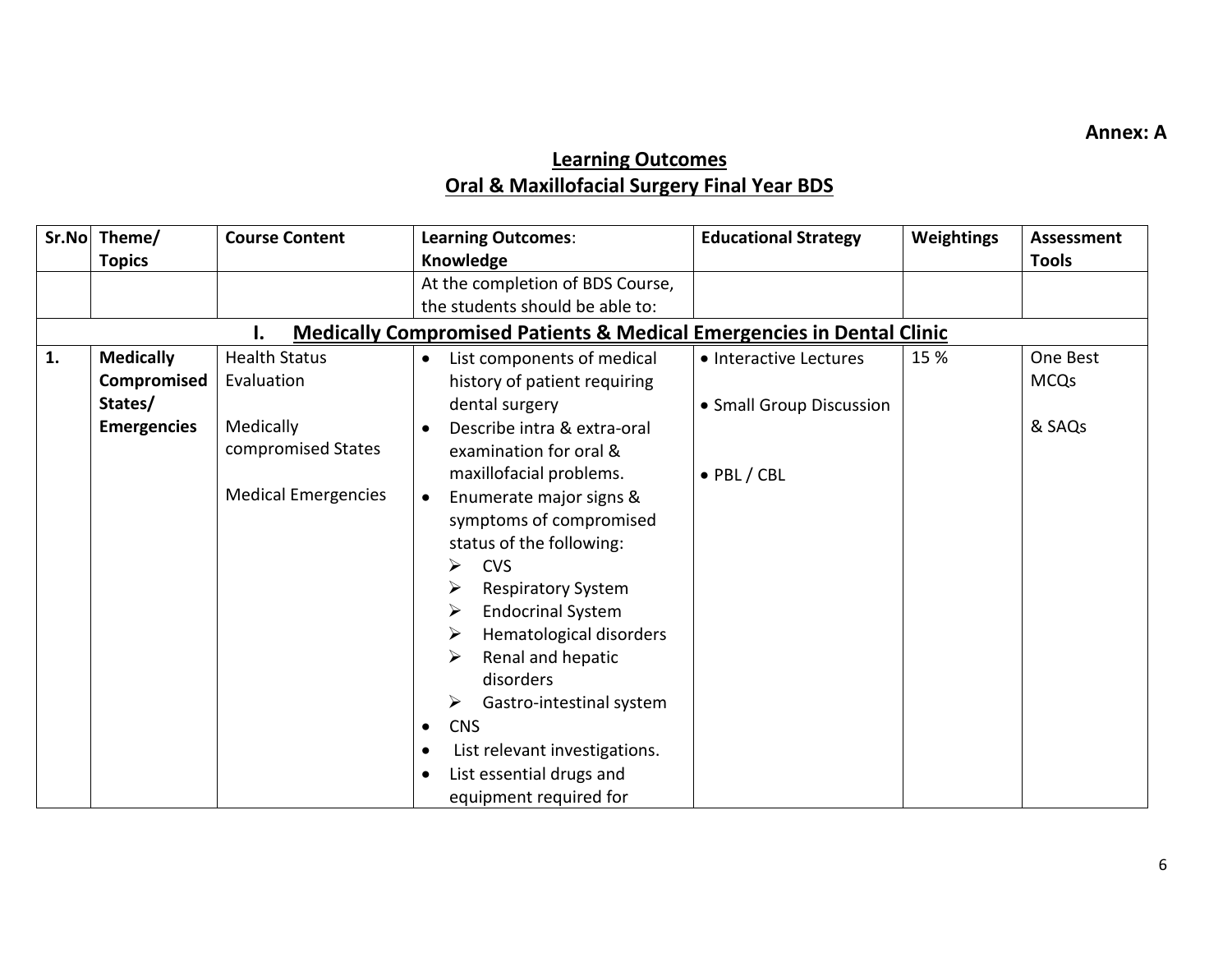|    |                      |                                    | managing medical<br>emergencies in dental clinics<br>Identify the special needs of<br>$\bullet$<br>females undergoing dental<br>surgery while they:<br>$\triangleright$ Are pregnant<br>$\triangleright$ Are breast feeding<br>Identify the need of relevant<br>$\bullet$<br>medical referral(s) and<br>consultation(s)<br>Administer basic life support<br>$\bullet$<br>in cases of medical<br>emergencies<br>Identify and administer initial<br>$\bullet$<br>management of the following<br>medical emergencies:<br>$\triangleright$ Acute Anaphylaxis<br>Vasovagal syncope<br>Foreign body inhalation<br>➤<br>and aspiration<br>Hypo / hypertension status<br>Emergencies affecting any<br>$\blacktriangleright$<br>of the above mentioned<br>systems |                                             |
|----|----------------------|------------------------------------|----------------------------------------------------------------------------------------------------------------------------------------------------------------------------------------------------------------------------------------------------------------------------------------------------------------------------------------------------------------------------------------------------------------------------------------------------------------------------------------------------------------------------------------------------------------------------------------------------------------------------------------------------------------------------------------------------------------------------------------------------------|---------------------------------------------|
|    |                      | II.                                | <b>Basic Surgical Principles</b>                                                                                                                                                                                                                                                                                                                                                                                                                                                                                                                                                                                                                                                                                                                         |                                             |
| 2. | <b>Basic</b>         | Principles of aseptic<br>$\bullet$ | List steps of a minor oral<br>$\bullet$<br>$\bullet$                                                                                                                                                                                                                                                                                                                                                                                                                                                                                                                                                                                                                                                                                                     | Interactive Lectures<br>Type 1<br>$\bullet$ |
|    | <b>Principles of</b> | and sterile surgical               | surgery procedure.                                                                                                                                                                                                                                                                                                                                                                                                                                                                                                                                                                                                                                                                                                                                       | <b>MCQs</b>                                 |
|    | <b>Oral Surgery</b>  | protocol.                          | Describe the principles of<br><b>Small Group</b><br>$\bullet$<br>$\bullet$                                                                                                                                                                                                                                                                                                                                                                                                                                                                                                                                                                                                                                                                               |                                             |
|    |                      |                                    | aseptic and sterile surgical<br><b>Discussions</b>                                                                                                                                                                                                                                                                                                                                                                                                                                                                                                                                                                                                                                                                                                       | SAQs                                        |
|    |                      |                                    | protocol.                                                                                                                                                                                                                                                                                                                                                                                                                                                                                                                                                                                                                                                                                                                                                |                                             |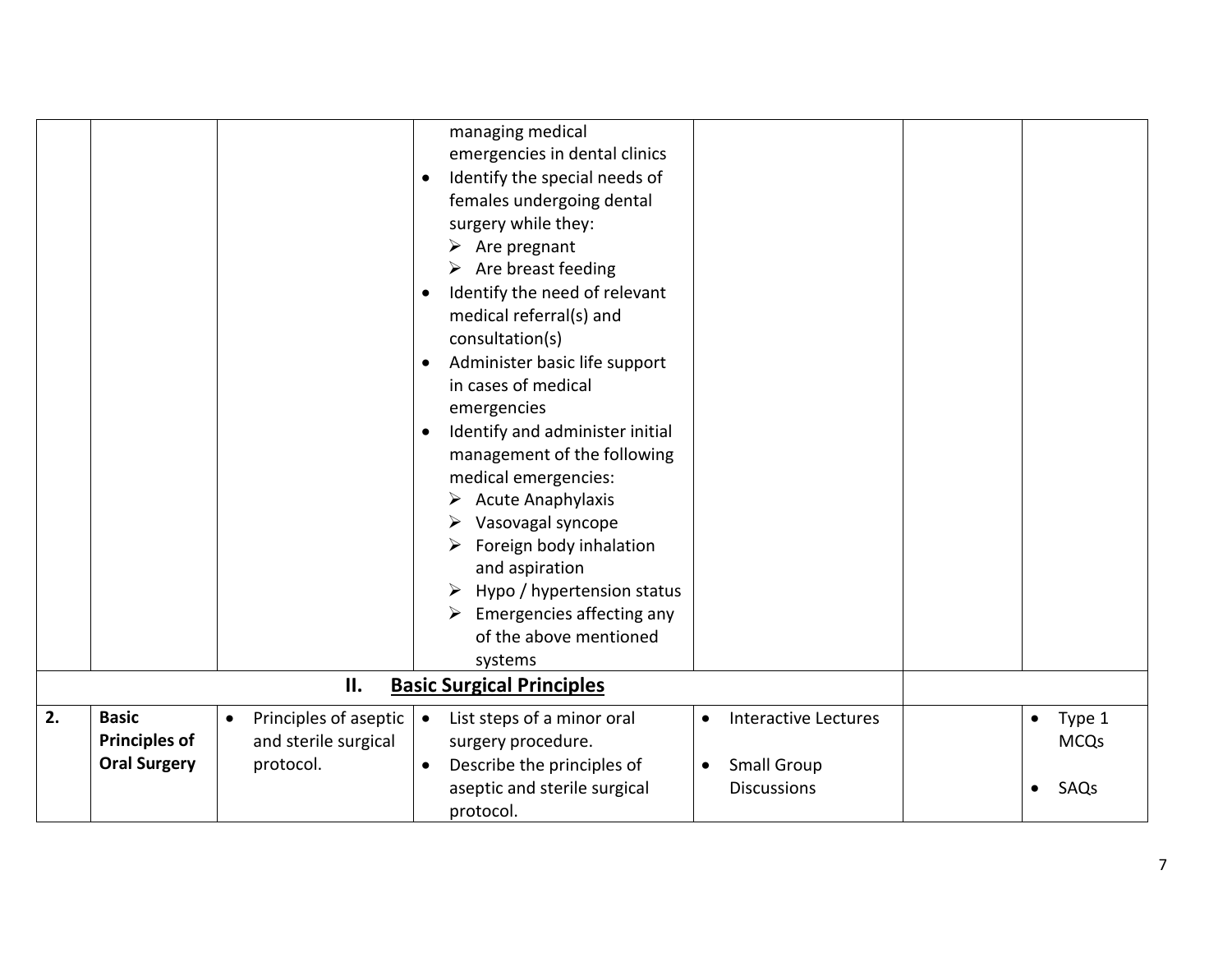| principles of the                 | $\bullet$ PBL/CBL<br>Describe the principles of the |
|-----------------------------------|-----------------------------------------------------|
| following in oral                 | following in oral surgery:                          |
|                                   | Pre-op, intra-op and post-                          |
| surgery:                          |                                                     |
| $\triangleright$ Pre-op, intra-op | operative pain & anxiety                            |
| and post-                         | control (select appropriate                         |
| operative pain                    | method - LA, LA +                                   |
| & anxiety                         | sedation, GA).                                      |
| control (select                   | Therapeutic and                                     |
| appropriate                       | prophylactic use of                                 |
| $method - LA$ ,                   | antibiotics.                                        |
| $LA + sedation,$                  | Edema control.                                      |
| GA).                              | Hemostasis and dead                                 |
| Therapeutic                       | space management.                                   |
| and                               | Management of medical                               |
| prophylactic                      | emergencies.                                        |
| use of                            | Access to facial skeleton.                          |
| antibiotics.                      | Define these terms related to<br>$\bullet$          |
| Edema control.<br>➤               | oral surgery flaps: height,                         |
| Hemostasis and                    | base, apex, width, length,                          |
| dead space                        | corners, sides, triangular,                         |
| management.                       | rectangular, sub marginal,                          |
| Management of                     | semi-lunar                                          |
| medical                           | Describe basic principles of<br>$\bullet$           |
| emergencies.                      | flap design in oral surgery.                        |
| Access to facial                  | Draw & label the following                          |
| skeleton.                         | flaps used in minor oral                            |
| Basic principles of<br>$\bullet$  |                                                     |
| flap design in oral               | surgery:<br>$\geq 1$ , 2, 3 sided flaps and their   |
| surgery.                          | variations.                                         |
|                                   |                                                     |
|                                   | Sub-marginal / semi lunar.                          |
|                                   | For tori removal.<br>➤                              |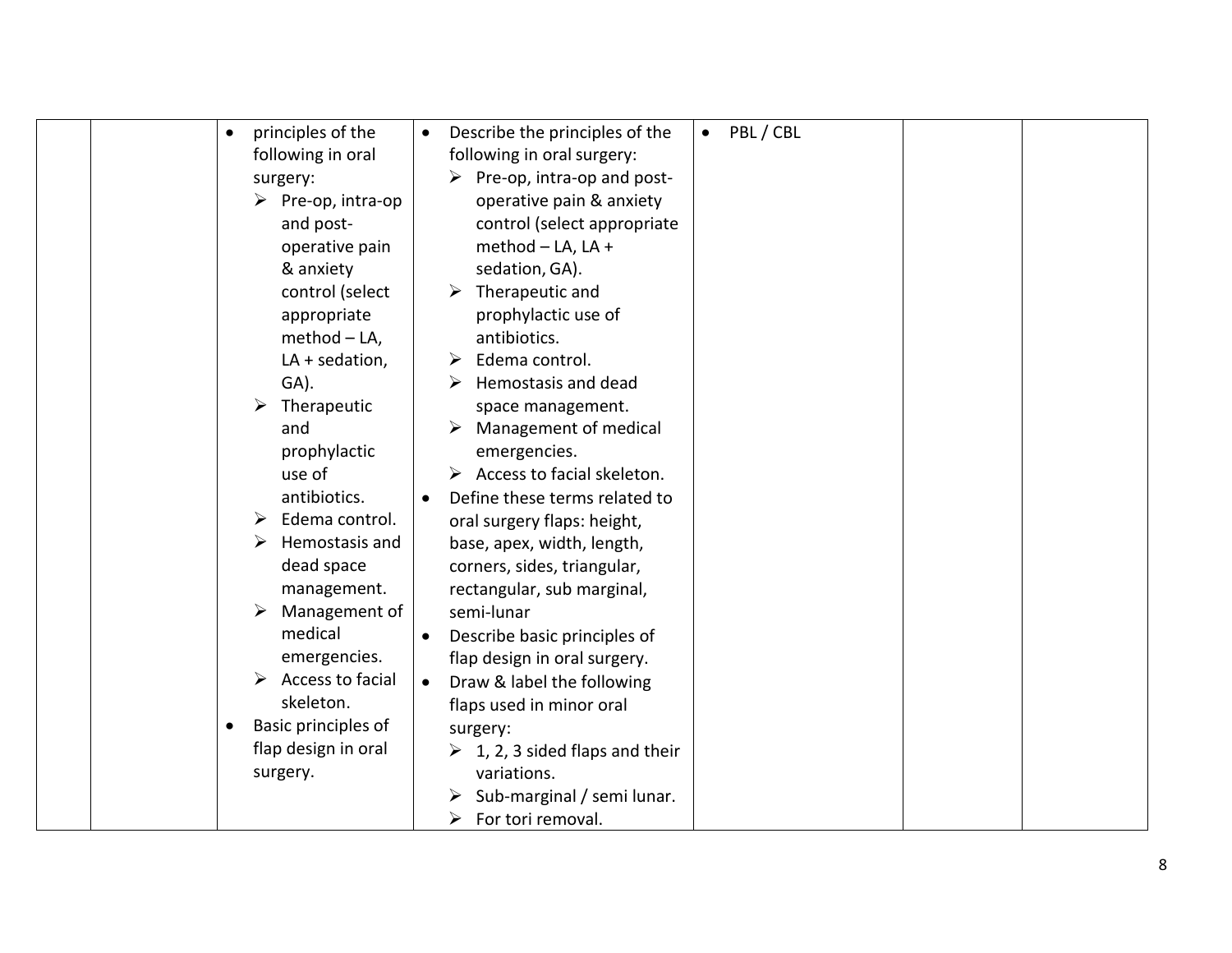|                     | $\triangleright$ For impacted maxillary                            |
|---------------------|--------------------------------------------------------------------|
|                     | canines.                                                           |
|                     | $\triangleright$ 1 <sup>st</sup> and 2 <sup>nd</sup> stage implant |
|                     | surgery                                                            |
|                     | For impacted wisdom<br>➤                                           |
|                     | teeth.                                                             |
|                     | name suture materials and                                          |
|                     | needles used in oral surgery                                       |
| Physiology of Wound | Describe the physiology of<br>$\bullet$                            |
| Repair              | wound repair (soft tissues                                         |
|                     | &bone) by:                                                         |
|                     | ≻<br>primary intention,                                            |
|                     | secondary intention,<br>➤                                          |
|                     | $\blacktriangleright$<br>Healing of an extraction                  |
|                     | wound and Osseo-                                                   |
|                     | integration.                                                       |
|                     | Describe the factors that                                          |
|                     | impair wound healing.                                              |
|                     | Classify nerve injuries (Seddon                                    |
|                     | & Sunderland).                                                     |
|                     | Describe the principles of                                         |
|                     | management of nerve injuries.                                      |
| Medico-legal        | List the common areas of<br>$\bullet$                              |
| Documentation and   | dental litigation.                                                 |
| Consent             | List the steps to reduce risk of<br>$\bullet$                      |
|                     | litigation.                                                        |
|                     | Describe the role of a dentist<br>$\bullet$                        |
|                     | in forensic odontology.                                            |
|                     | Recognize non-accidental                                           |
|                     | injuries in children and adults                                    |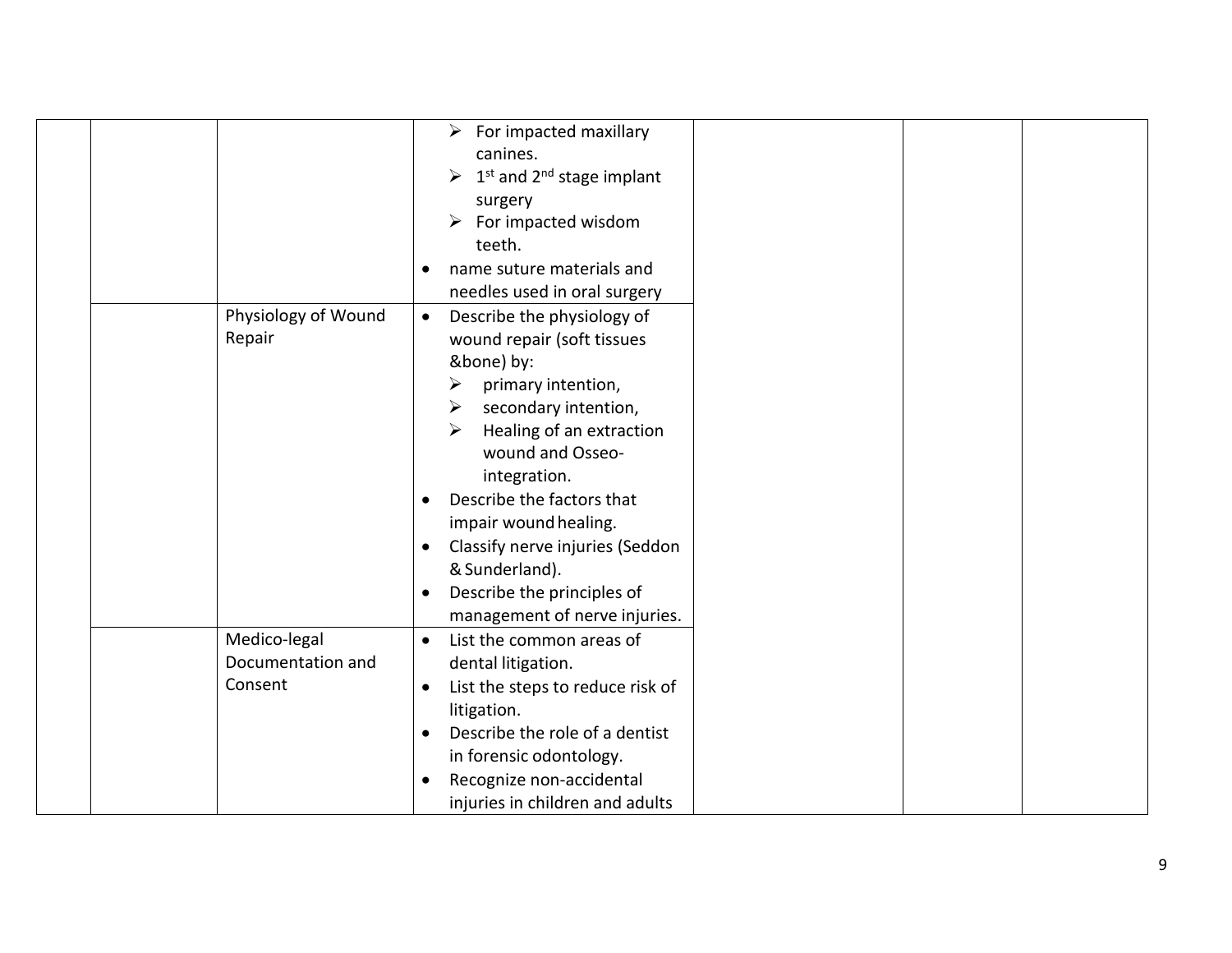|    |           |                       | $\bullet$<br>III. | Follow ethical standards in<br>dentistry, research and on<br>social media.       |           |                                          |      |           |                       |
|----|-----------|-----------------------|-------------------|----------------------------------------------------------------------------------|-----------|------------------------------------------|------|-----------|-----------------------|
|    |           |                       |                   | <b>Exodontia Including Local Anesthesia</b>                                      |           |                                          |      |           |                       |
| 3. | Exodontia | Simple Exodontia      | $\bullet$         | Welcome, introduce; seat the<br>patient.                                         | $\bullet$ | Interactive Lectures                     | 15 % | $\bullet$ | Type 1<br><b>MCQs</b> |
|    |           |                       | $\bullet$         | Elicit relevant medical and                                                      | $\bullet$ | <b>Small Group</b><br><b>Discussions</b> |      |           |                       |
|    |           |                       |                   | dental history.<br>Set up the instrument tray.                                   |           |                                          |      | $\bullet$ | SAQs                  |
|    |           |                       |                   | Perform examination.                                                             | $\bullet$ | PBL / CBL                                |      |           |                       |
|    |           |                       |                   | Order and interpret relevant<br>investigations.                                  |           |                                          |      |           |                       |
|    |           |                       |                   | Record diagnosis (indications<br>and contra-indications for                      |           |                                          |      |           |                       |
|    |           |                       |                   | extraction).<br>Enlist indications and contra-<br>indications for the removal of |           |                                          |      |           |                       |
|    |           |                       |                   | teeth.                                                                           |           |                                          |      |           |                       |
|    |           |                       |                   | Formulate and finalize a<br>treatment plan.                                      |           |                                          |      |           |                       |
|    |           |                       |                   | Name the nerves that need to                                                     |           |                                          |      |           |                       |
|    |           |                       |                   | be anesthetized to extract<br>individual teeth.                                  |           |                                          |      |           |                       |
|    |           | Complicated Exodontia | $\bullet$         | Enlist the indications for open                                                  |           |                                          |      |           |                       |
|    |           |                       |                   | extractions.                                                                     |           |                                          |      |           |                       |
|    |           |                       |                   | Select appropriate flaps for                                                     |           |                                          |      |           |                       |
|    |           |                       |                   | adequate access for                                                              |           |                                          |      |           |                       |
|    |           |                       |                   | complicated exodontia.                                                           |           |                                          |      |           |                       |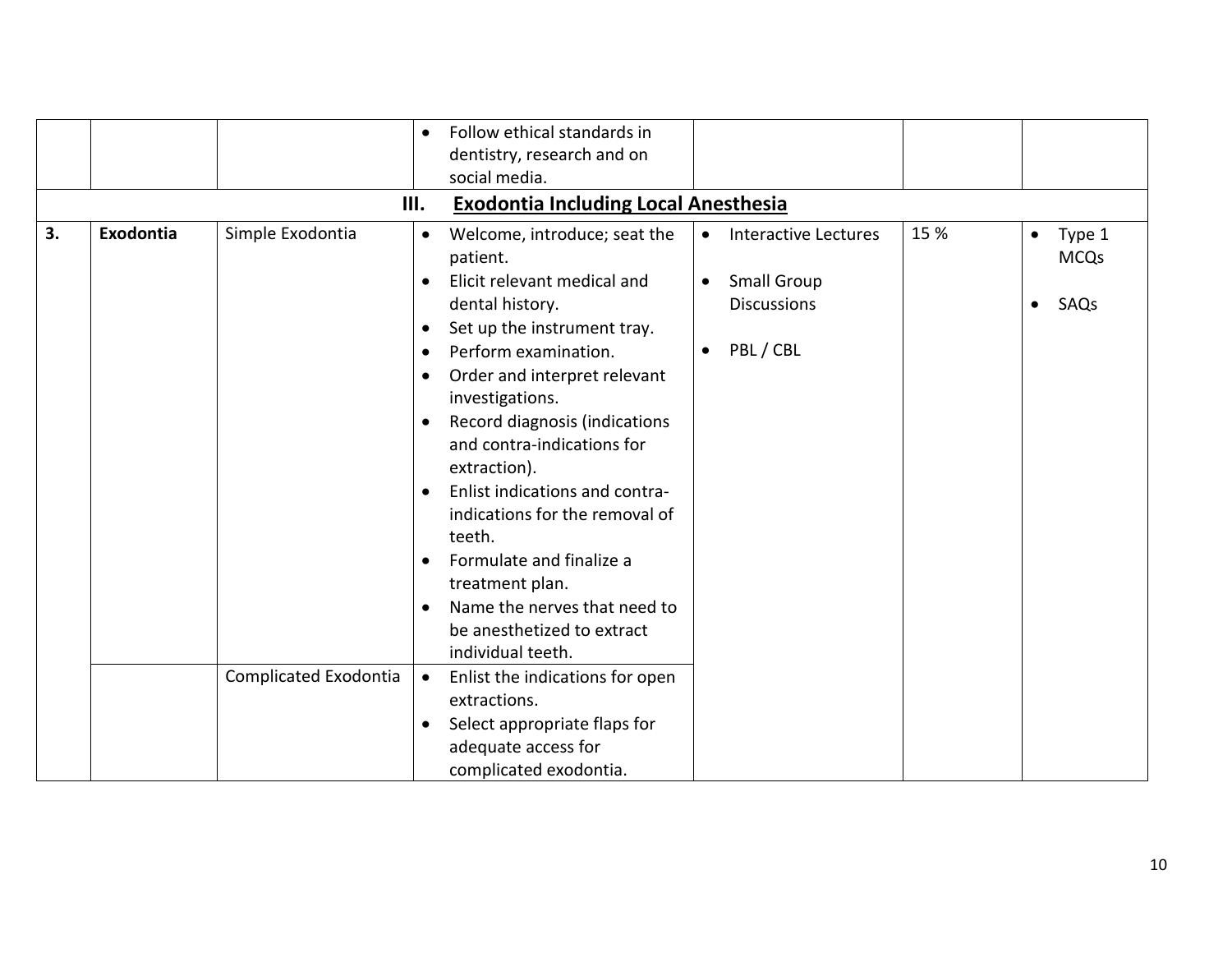|                       | Describe the technique used<br>$\bullet$      |
|-----------------------|-----------------------------------------------|
|                       | for open extraction of single                 |
|                       | and multi-rooted teeth.                       |
|                       | Describe the procedure to                     |
|                       | remove fractured root                         |
|                       | fragments/tips.                               |
|                       | State the justification for                   |
|                       | leaving root fragments in the                 |
|                       | socket.                                       |
|                       | Plan the sequence of multiple                 |
|                       | extractions.                                  |
| Management of         | Define an impacted tooth.<br>$\bullet$        |
| <b>Impacted Teeth</b> | Name commonly impacted<br>$\bullet$           |
|                       | teeth, and reasons for their                  |
|                       | impaction.                                    |
|                       | Enlist the indications for                    |
|                       | removal of impacted teeth.                    |
|                       | Enlist the contraindications for<br>$\bullet$ |
|                       | removal of impacted teeth.                    |
|                       | Classify impacted teeth &<br>$\bullet$        |
|                       | determine the level of                        |
|                       | difficulty for extraction.                    |
|                       | Describe the management of a<br>$\bullet$     |
|                       | patient with an impacted third                |
|                       | molar.                                        |
|                       | List and select appropriate<br>$\bullet$      |
|                       | treatment option for a patient                |
|                       | with an impacted canine.                      |
|                       | Describe the step-wise surgical<br>$\bullet$  |
|                       | procedure for the removal of                  |
|                       | impacted teeth.                               |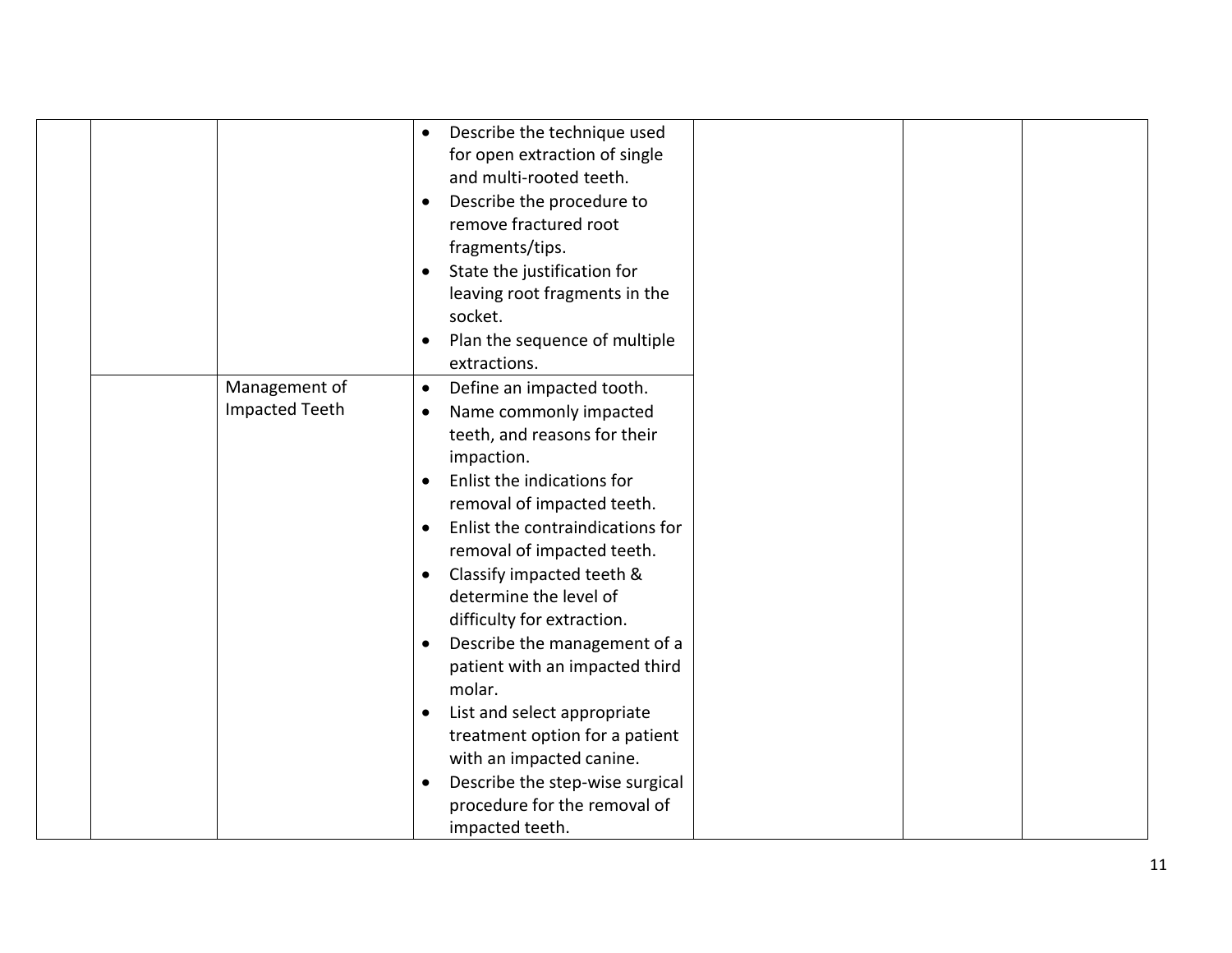|    |                                                          |                                                                                                                                                                                                                                                                                                                                                                                                                                                                              | Take consent and enlist the<br>$\bullet$<br>potential risks and<br>complications for the removal<br>of impacted teeth.<br><b>Oral &amp; Maxillofacial Infections</b><br>IV.                                                                                                                                                                                                                                                                                                                                                                                                                                                                                                                                                |                                     |                                                                                      |     |                                                         |
|----|----------------------------------------------------------|------------------------------------------------------------------------------------------------------------------------------------------------------------------------------------------------------------------------------------------------------------------------------------------------------------------------------------------------------------------------------------------------------------------------------------------------------------------------------|----------------------------------------------------------------------------------------------------------------------------------------------------------------------------------------------------------------------------------------------------------------------------------------------------------------------------------------------------------------------------------------------------------------------------------------------------------------------------------------------------------------------------------------------------------------------------------------------------------------------------------------------------------------------------------------------------------------------------|-------------------------------------|--------------------------------------------------------------------------------------|-----|---------------------------------------------------------|
| 4. | Odontogenic<br>& Non<br>Odontogenic<br><b>Infections</b> | Factors (host,<br>$\bullet$<br>micro-organisms,<br>anatomical) that<br>govern the spread<br>of odontogenic<br>infections<br>Spread and<br>pathophysiology of<br>following infections<br>in head and neck:<br>Odontogenic<br>$\blacktriangleright$<br>infection to<br>primary and<br>secondary<br>fascial spaces.<br>Cavernous sinus<br>thrombosis/orbi<br>tal cellulitis.<br>Mediastinitis<br>➤<br>Ludwig's<br>angina.<br>Osteomyelitis.<br>Candidiasis,<br>➤<br>necrotizing | Order and interpret relevant<br>$\bullet$<br>investigations.<br>Discuss factors (host, micro-<br>$\bullet$<br>organisms, anatomical) that<br>govern the spread of<br>odontogenic infections.<br>Diagnose and differentiate<br>between edema (inoculation),<br>cellulitis and abscess.<br>Describe spread and<br>$\bullet$<br>pathophysiology of following<br>infections in head and neck:<br>Odontogenic infection to<br>primary and secondary<br>fascial spaces.<br>Cavernous sinus<br>$\blacktriangleright$<br>thrombosis/orbital<br>cellulitis.<br>Mediastinitis.<br>Ludwig's angina.<br>Osteomyelitis.<br>➤<br>Candidiasis, necrotizing<br>fasciitis, actinomycosis.<br>Plan management for<br>odontogenic infections: | $\bullet$<br>$\bullet$<br>$\bullet$ | <b>Interactive Lectures</b><br><b>Small Group</b><br><b>Discussions</b><br>PBL / CBL | 10% | Type 1<br>$\bullet$<br><b>MCQs</b><br>SAQs<br>$\bullet$ |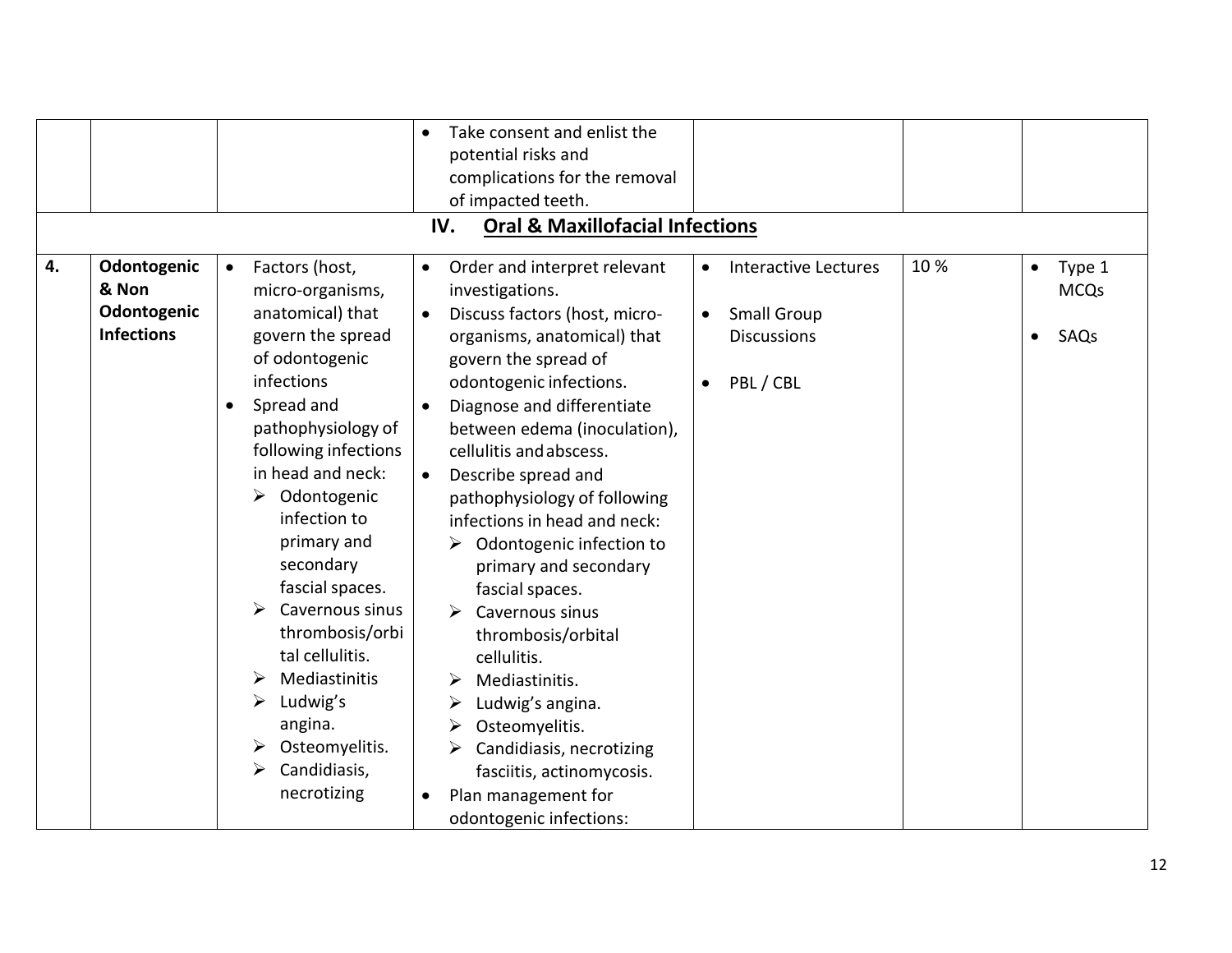|    |             | fasciitis,<br>actinomycosis.<br>Management of<br>infections | Remove the cause.<br>➤<br>Surgically drain pus and<br>➤<br>insert drains, if indicated.<br>Provide supportive<br>➤<br>therapy: select appropriate<br>antibiotic and manage<br>airway, nutrition, and<br>hydration.<br>Refer, when indicated.<br>Choose and prescribe<br>٠<br>appropriate antibiotic(s) for<br>odontogenic infections.<br>$\triangleright$ Justify prophylaxis against<br>infectious endocarditis and<br>total joint replacement. |                                                                                                                             |     |                                                         |
|----|-------------|-------------------------------------------------------------|--------------------------------------------------------------------------------------------------------------------------------------------------------------------------------------------------------------------------------------------------------------------------------------------------------------------------------------------------------------------------------------------------------------------------------------------------|-----------------------------------------------------------------------------------------------------------------------------|-----|---------------------------------------------------------|
|    |             |                                                             | <b>Oral &amp; Maxillofacial Trauma</b><br>V.                                                                                                                                                                                                                                                                                                                                                                                                     |                                                                                                                             |     |                                                         |
| 5. | <b>ATLS</b> | <b>Advanced Trauma Life</b><br>Support (ATLS)<br>Principles | List steps of ATLS evaluation<br>$\bullet$<br>(primary survey) of patient<br>with maxillofacial trauma<br>Describe the detailed clinical<br>$\bullet$<br>examination of Maxillofacial<br>trauma patients                                                                                                                                                                                                                                         | <b>Interactive Lectures</b><br>$\bullet$<br><b>Small Group</b><br>$\bullet$<br><b>Discussions</b><br>PBL / CBL<br>$\bullet$ | 15% | Type 1<br>$\bullet$<br><b>MCQs</b><br>SAQs<br>$\bullet$ |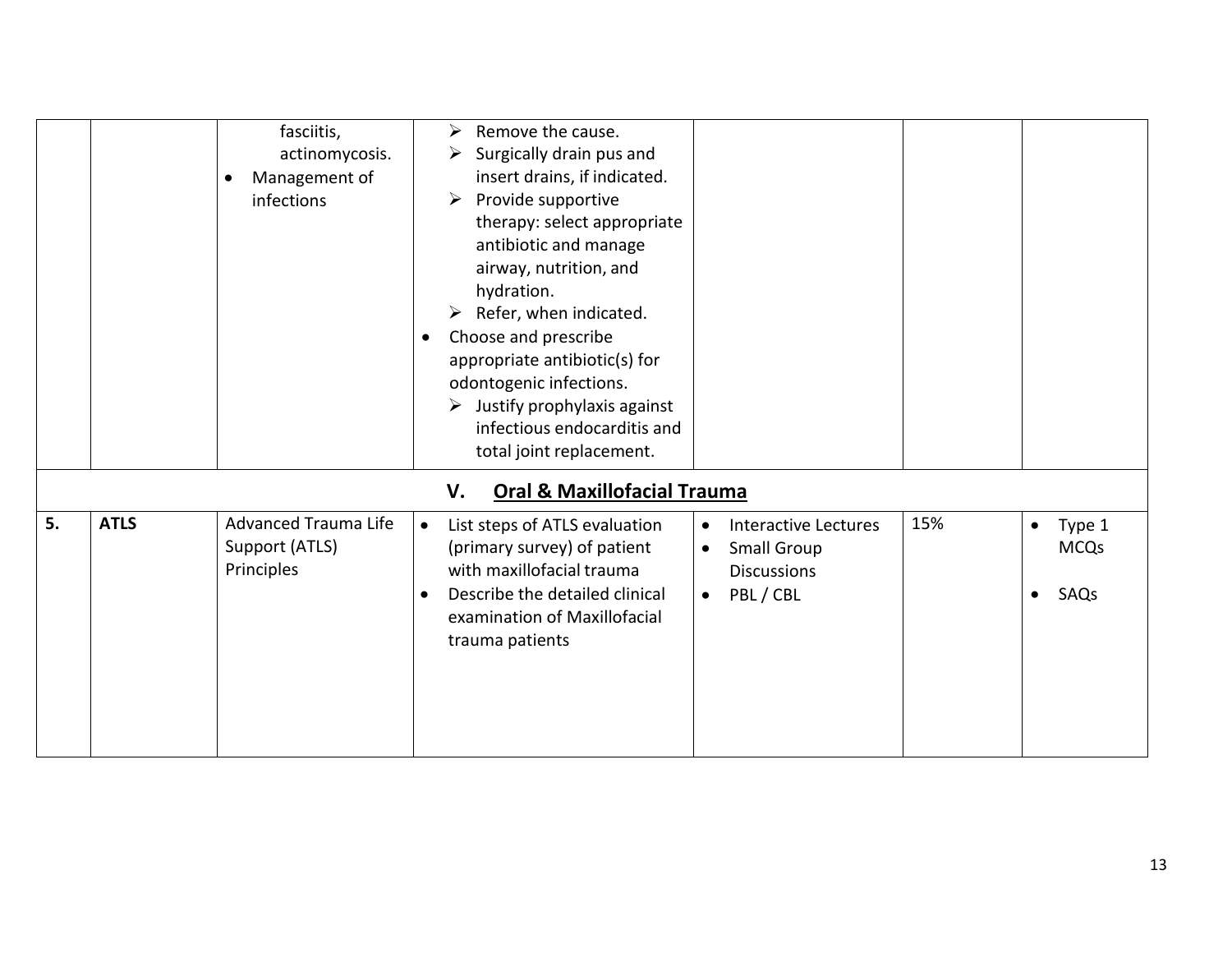| 6. | <b>Facial Soft</b>  | $\bullet$ | State etiology (name 3           | $\bullet$ | Interactive Lectures | $\bullet$ | Type 1      |
|----|---------------------|-----------|----------------------------------|-----------|----------------------|-----------|-------------|
|    | <b>Tissue</b>       |           | causes) of maxillofacial         |           |                      |           | <b>MCQs</b> |
|    | <b>Injuries and</b> |           | trauma, Dentoalveolar            | $\bullet$ | <b>Small Group</b>   |           |             |
|    | Dent alveolar       |           | trauma, facial soft and hard     |           | <b>Discussions</b>   | $\bullet$ | SAQs        |
|    | <b>Trauma</b>       |           | tissue injuries.                 |           |                      |           |             |
|    |                     |           | Define abrasion, contusion,      | $\bullet$ | PBL / CBL            |           |             |
|    |                     |           | laceration.                      |           |                      |           |             |
|    |                     | $\bullet$ | Order and interpret relevant     |           |                      |           |             |
|    |                     |           | investigations.                  |           |                      |           |             |
|    |                     | $\bullet$ | Describe the management of       |           |                      |           |             |
|    |                     |           | facial soft tissue injuries and  |           |                      |           |             |
|    |                     |           | close the intra-oral soft tissue |           |                      |           |             |
|    |                     |           | wound by sutures in a logical    |           |                      |           |             |
|    |                     |           | order.                           |           |                      |           |             |
|    |                     | $\bullet$ | Classify traumatic injuries to   |           |                      |           |             |
|    |                     |           | the teeth and supporting         |           |                      |           |             |
|    |                     |           | structures (WHO                  |           |                      |           |             |
|    |                     |           | Classification)                  |           |                      |           |             |
|    |                     |           | Splint teeth using acid etch     |           |                      |           |             |
|    |                     |           | technique or wires on a          |           |                      |           |             |
|    |                     |           | model.                           |           |                      |           |             |
|    |                     |           | Make an eyelet.                  |           |                      |           |             |
|    |                     |           | Do IMF on a model using          |           |                      |           |             |
|    |                     |           | eyelets and arch bars.           |           |                      |           |             |
| 7. | <b>Mandibular</b>   | $\bullet$ | Order and interpret relevant     |           |                      |           |             |
|    | <b>Fractures</b>    |           | investigations.                  |           |                      |           |             |
|    |                     | $\bullet$ | Classify mandibular fractures    |           |                      |           |             |
|    |                     |           | according to the type, site and  |           |                      |           |             |
|    |                     |           | favorability to reduction.       |           |                      |           |             |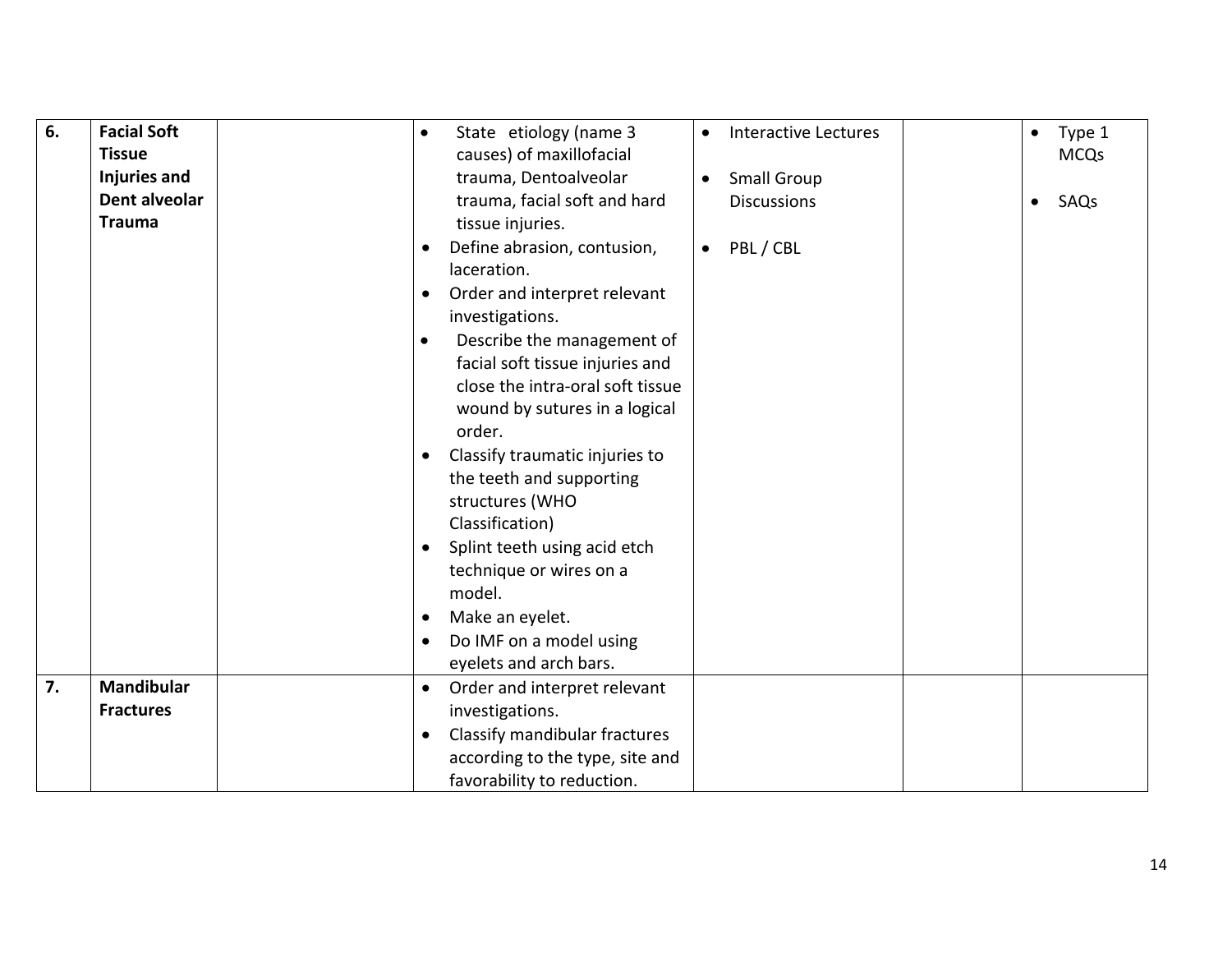|  | $\bullet$ | Formulate a treatment plan       |           |                             |           |             |
|--|-----------|----------------------------------|-----------|-----------------------------|-----------|-------------|
|  |           | for mandibular fractures in      |           |                             |           |             |
|  |           | adults and children.             |           |                             |           |             |
|  | $\bullet$ | Name possible complications      |           |                             |           |             |
|  |           | of mandibular fractures.         |           |                             |           |             |
|  | $\bullet$ | Order and interpret relevant     | $\bullet$ | <b>Interactive Lectures</b> | $\bullet$ | Type 1      |
|  |           | investigations.                  |           |                             |           | <b>MCQs</b> |
|  | $\bullet$ | Classify mid and upper face      |           | <b>Small Group</b>          |           |             |
|  |           | fractures according to the type  |           | <b>Discussions</b>          | $\bullet$ | SAQs        |
|  |           | and site/level of fracture.      |           |                             |           |             |
|  | $\bullet$ | Discuss principles of            | $\bullet$ | PBL / CBL                   |           |             |
|  |           | management of midfacial          |           |                             |           |             |
|  |           | fractures.                       |           |                             |           |             |
|  |           | Describe management of           |           |                             |           |             |
|  |           | patients with multiple facial    |           |                             |           |             |
|  |           | injuries.                        |           |                             |           |             |
|  | $\bullet$ | Discuss principles of            |           |                             |           |             |
|  |           | management of fractures of       |           |                             |           |             |
|  |           | zygomatic bone and arch,         |           |                             |           |             |
|  |           | frontal bone and NOE             |           |                             |           |             |
|  |           | complex.                         |           |                             |           |             |
|  |           | Name complications of mid        |           |                             |           |             |
|  |           | and upper face fractures.        |           |                             |           |             |
|  | $\bullet$ | Describe considerations in the   |           |                             |           |             |
|  |           | management of pediatric and      |           |                             |           |             |
|  |           | geriatric maxillo-facial trauma. |           |                             |           |             |
|  | $\bullet$ | Describe principles of           |           |                             |           |             |
|  |           | management of fire arm           |           |                             |           |             |
|  |           | injuries involving the face.     |           |                             |           |             |
|  |           | Identify instruments used in     |           |                             |           |             |
|  |           | management of OMF trauma.        |           |                             |           |             |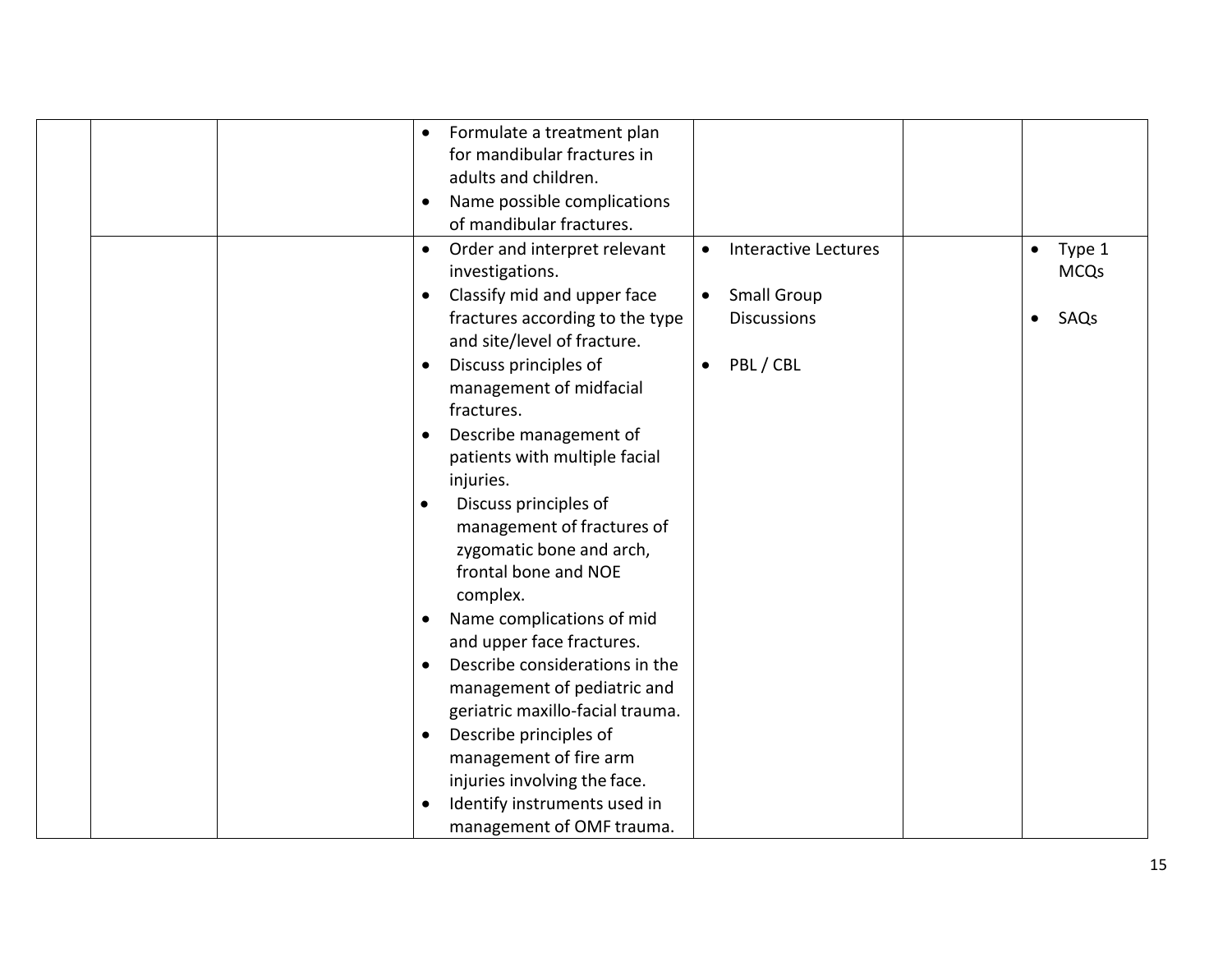| 8.<br>Oral &<br>10%<br><b>Biopsy</b><br>Order and interpret relevant<br><b>Interactive Lectures</b><br>$\bullet$<br>$\bullet$<br>$\bullet$<br>maxillofacial<br>investigations.<br>pathology<br>Describe the adjuncts to<br><b>Small Group</b><br>$\bullet$<br>$\bullet$<br>clinical screening of<br><b>Discussions</b><br>$\bullet$<br>suspicious lesions, including<br>PBL / CBL<br>fluorescent light and vital<br>$\bullet$<br>staining.<br>State the indications of biopsy<br>$\bullet$<br>and describe each type of soft<br>and hard tissue biopsy.<br>Identify instruments used for<br>oral biopsy.<br>Write a biopsy request form<br>for histopathological<br>examination and properly<br>handle biopsy specimen.<br>Cysts<br>classify jaw cysts (simple<br>$\bullet$<br>classification - odontogenic<br>and non-odontogenic)<br>Differentiate between<br>$\bullet$<br>radicular, dentigerous and<br>keratocyst.<br>State the indications,<br>$\bullet$<br>advantages, disadvantages<br>and techniques for the | VI.<br><b>Cysts, Tumors, Periapical, Antral and Other Pathological Lesions</b> |  |  |  |  |                             |  |  |  |                       |
|----------------------------------------------------------------------------------------------------------------------------------------------------------------------------------------------------------------------------------------------------------------------------------------------------------------------------------------------------------------------------------------------------------------------------------------------------------------------------------------------------------------------------------------------------------------------------------------------------------------------------------------------------------------------------------------------------------------------------------------------------------------------------------------------------------------------------------------------------------------------------------------------------------------------------------------------------------------------------------------------------------------------|--------------------------------------------------------------------------------|--|--|--|--|-----------------------------|--|--|--|-----------------------|
|                                                                                                                                                                                                                                                                                                                                                                                                                                                                                                                                                                                                                                                                                                                                                                                                                                                                                                                                                                                                                      |                                                                                |  |  |  |  |                             |  |  |  | Type 1<br><b>MCQs</b> |
|                                                                                                                                                                                                                                                                                                                                                                                                                                                                                                                                                                                                                                                                                                                                                                                                                                                                                                                                                                                                                      |                                                                                |  |  |  |  |                             |  |  |  | SAQs                  |
|                                                                                                                                                                                                                                                                                                                                                                                                                                                                                                                                                                                                                                                                                                                                                                                                                                                                                                                                                                                                                      |                                                                                |  |  |  |  |                             |  |  |  |                       |
|                                                                                                                                                                                                                                                                                                                                                                                                                                                                                                                                                                                                                                                                                                                                                                                                                                                                                                                                                                                                                      |                                                                                |  |  |  |  |                             |  |  |  |                       |
| cyst-like lesions i.e.<br>Enucleation, marsupialization,<br>enucleation followed by                                                                                                                                                                                                                                                                                                                                                                                                                                                                                                                                                                                                                                                                                                                                                                                                                                                                                                                                  |                                                                                |  |  |  |  | management of jaw cysts and |  |  |  |                       |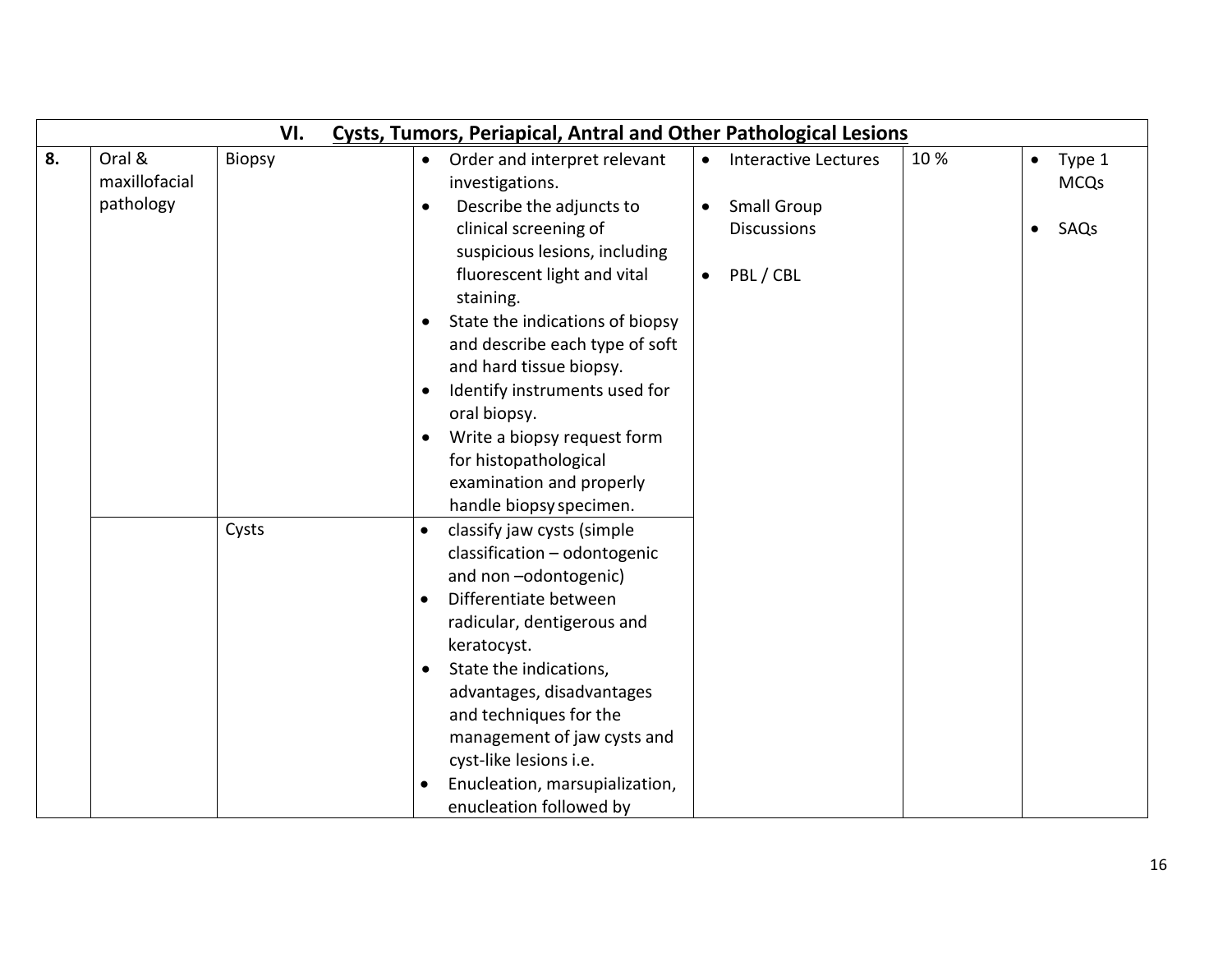|                                    | marsupialization, enucleation<br>with curettage.                                                                                                                                                                                                                                                                                                                                                                                                                                                                                                     |                                                                                                                             |                                                         |
|------------------------------------|------------------------------------------------------------------------------------------------------------------------------------------------------------------------------------------------------------------------------------------------------------------------------------------------------------------------------------------------------------------------------------------------------------------------------------------------------------------------------------------------------------------------------------------------------|-----------------------------------------------------------------------------------------------------------------------------|---------------------------------------------------------|
| <b>Tumors</b>                      | Describe the management of<br>$\bullet$<br>jaw tumors based on the types<br>of resection: marginal<br>(segmental), partial, total,<br>composite.<br>Describe the management of<br>$\bullet$<br>benign soft tissue tumors.<br>Describe the management of<br>$\bullet$<br>potentially malignant<br>(premalignant) lesions.<br>describe the management of<br>$\bullet$<br>malignant tumors of the oral<br>cavity according to the<br>following factors:<br>Histopathology, grade and<br>$\bullet$<br>extracapsular spread.<br>TNM staging.<br>$\bullet$ |                                                                                                                             |                                                         |
| Salivary Gland<br><b>Disorders</b> | Describe pathophysiology and<br>$\bullet$<br>presentation of obstructive,<br>retentive, infectious and<br>neoplastic salivary gland<br>disease.<br>Describe various diagnostic<br>$\bullet$<br>modalities for salivary gland<br>disorders.<br>describe the principles of<br>$\bullet$<br>management of the following<br>salivary gland disorders:<br>sialolithiasis,                                                                                                                                                                                 | <b>Interactive Lectures</b><br>$\bullet$<br><b>Small Group</b><br>$\bullet$<br><b>Discussions</b><br>PBL / CBL<br>$\bullet$ | Type 1<br>$\bullet$<br><b>MCQs</b><br>SAQs<br>$\bullet$ |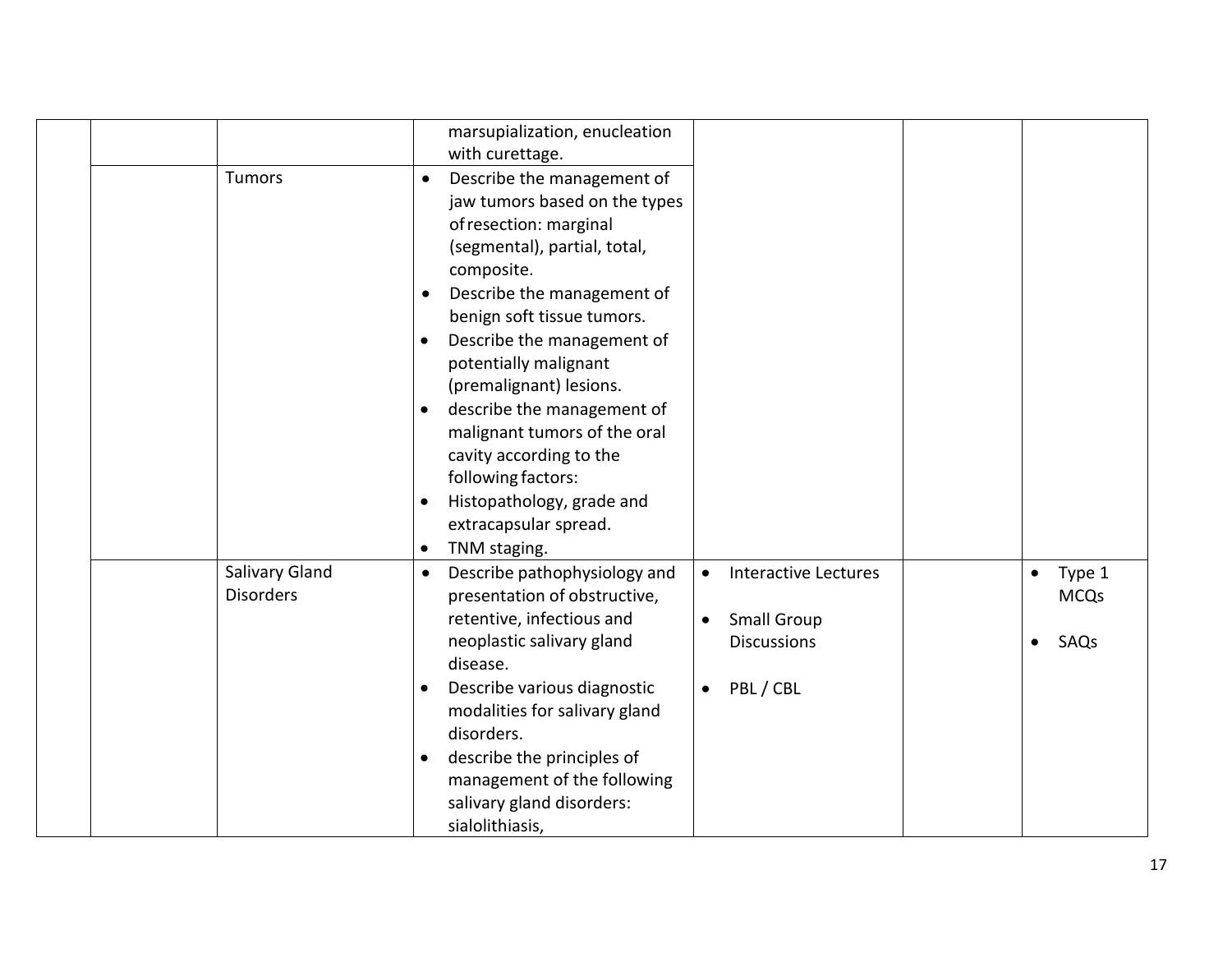|                                           | Mucocele, ranula, infections,<br>$\bullet$<br>traumatic injuries to salivary<br>glands, pleomorphic adenoma,<br>Warthin's tumor,<br>mucoepidermoid carcinoma,<br>adenoid cystic carcinoma,<br>adenocarcinoma.                                                                                                                                                                                                                                                        |
|-------------------------------------------|----------------------------------------------------------------------------------------------------------------------------------------------------------------------------------------------------------------------------------------------------------------------------------------------------------------------------------------------------------------------------------------------------------------------------------------------------------------------|
| Periapical &<br>Periradicular Pathology   | Name the different<br>$\bullet$<br>endodontic surgical<br>procedures<br>Order and interpret relevant<br>$\bullet$<br>investigations.<br>Discuss indications for surgical<br>endodontic procedures.<br>List contraindications for<br>surgical endodontics.<br>select appropriate procedure,<br>flap, technique and (root-end<br>filling) materials for surgical<br>Endodontics<br>Discuss the post-operative<br>$\bullet$<br>instructions after endodontic<br>surgery |
| <b>Maxillary Sinus</b><br><b>Diseases</b> | Describe odontogenic and<br>$\bullet$<br>non-odontogenic infections of<br>maxillary sinus and their<br>differential diagnoses.<br>Describe the treatment of<br>sinusitis.<br>Classify oro-antral<br>communication according to                                                                                                                                                                                                                                       |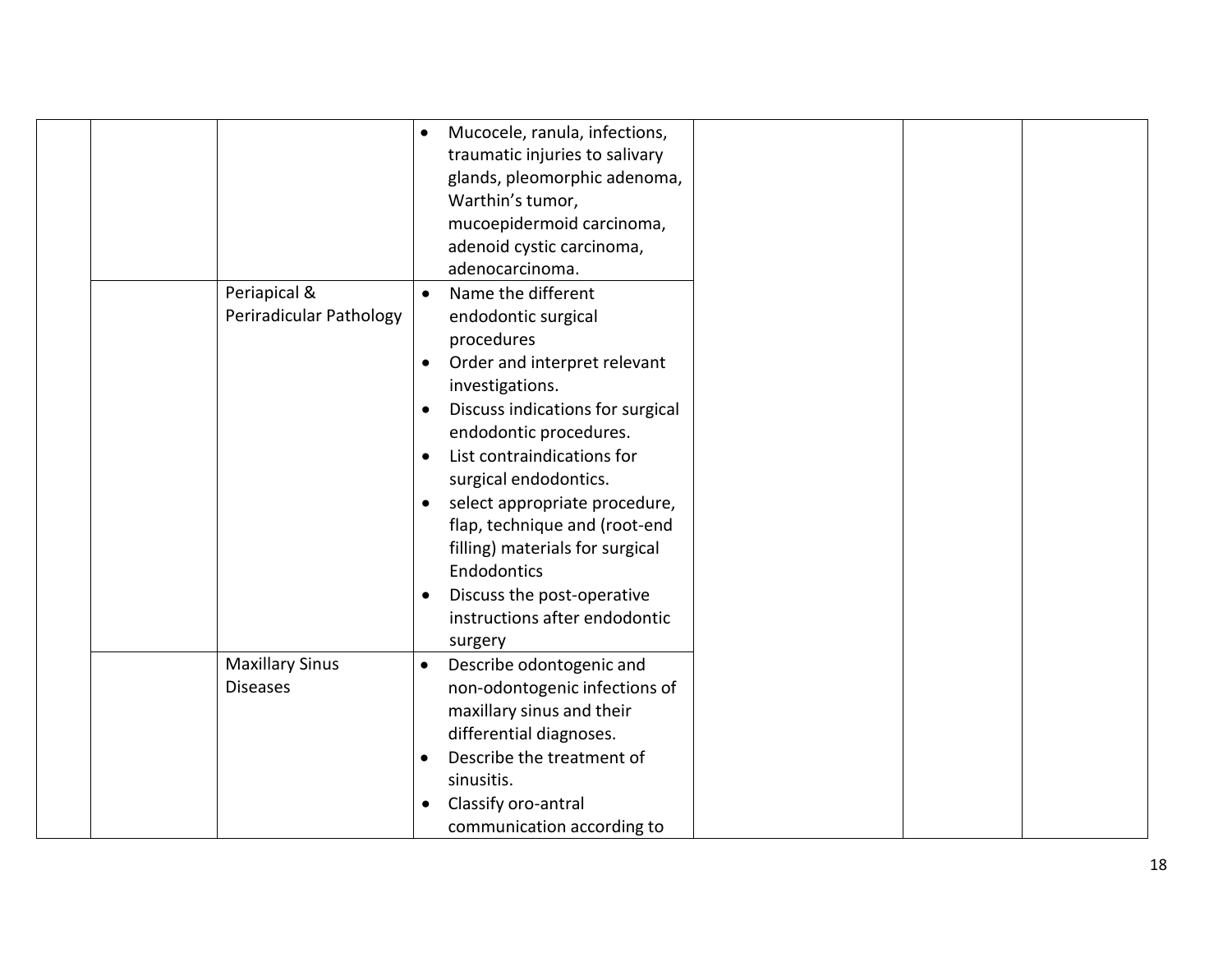|                     | size and describe their<br>management according to the |  |
|---------------------|--------------------------------------------------------|--|
|                     | time elapsed.                                          |  |
|                     | Enlist the common maxillary                            |  |
|                     | $\bullet$                                              |  |
|                     | sinus tumors of odontogenic                            |  |
|                     | and non-odontogenic origin                             |  |
|                     | and describe their                                     |  |
|                     | management.                                            |  |
| Management of       | State the mechanism of<br>$\bullet$                    |  |
| patients undergoing | action of radiotherapy,                                |  |
| Radiotherapy &      | regimes of radiotherapy and                            |  |
| Chemotherapy        | list its adverse oral effects.                         |  |
|                     | Describe the dental<br>$\bullet$                       |  |
|                     | management of patients                                 |  |
|                     | undergoing radiotherapy to                             |  |
|                     | the OMF region.                                        |  |
|                     | Define osteoradionecrosis.<br>$\bullet$                |  |
|                     | Describe its stages and                                |  |
|                     | management plan.                                       |  |
|                     | State the dental management<br>$\bullet$               |  |
|                     | of a patient undergoing                                |  |
|                     | systemic chemotherapy.                                 |  |
|                     | Define MRONJ.<br>$\bullet$                             |  |
|                     | State the management of a<br>$\bullet$                 |  |
|                     | patient at risk of MRONJ                               |  |
|                     | needing dental extraction.                             |  |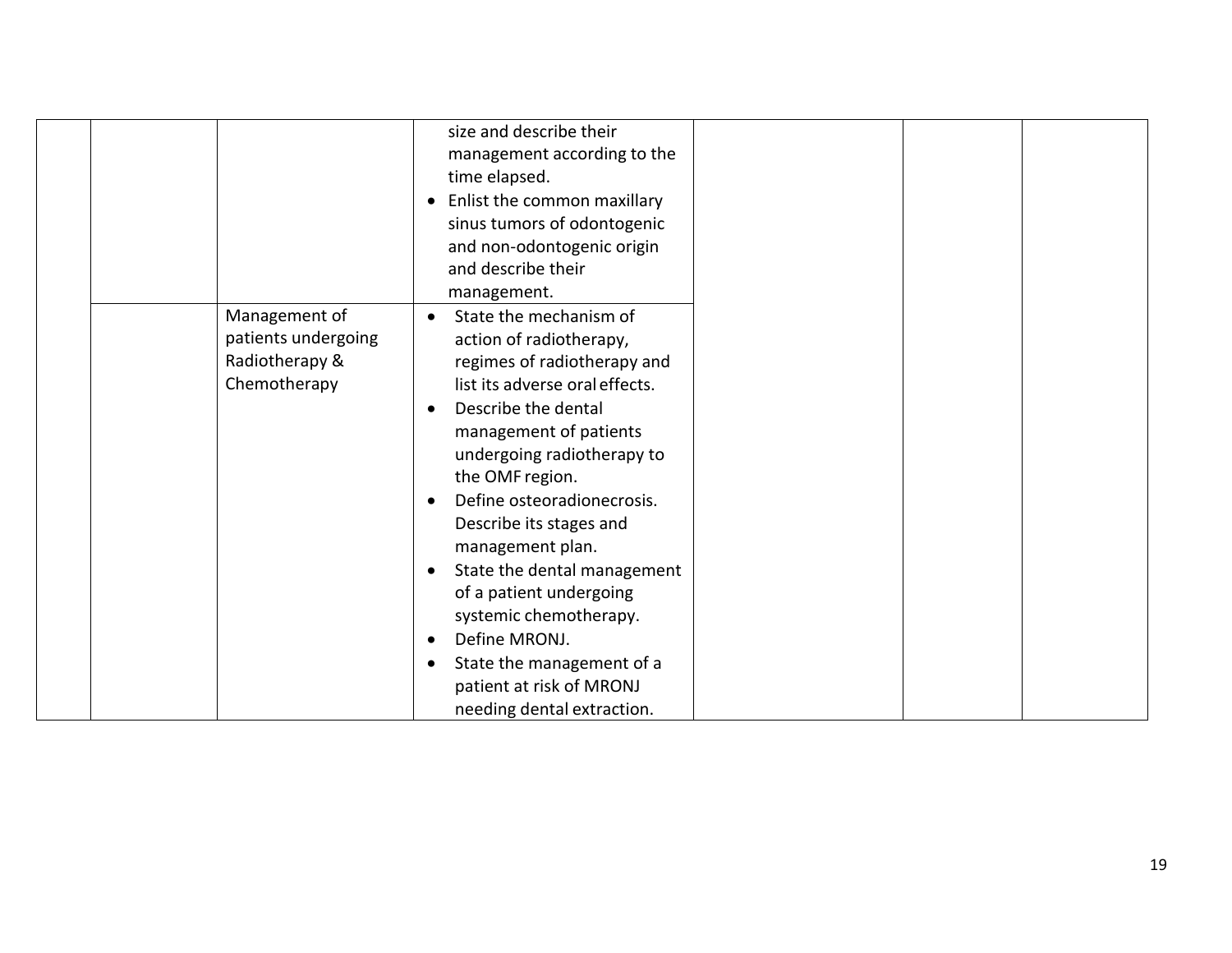|    | VII. Dentofacial Deformity and Orthognathic Surgery |                                                           |                                                                                                                                                                                                                                                                                                                                                                                      |                                                         |  |  |  |  |  |
|----|-----------------------------------------------------|-----------------------------------------------------------|--------------------------------------------------------------------------------------------------------------------------------------------------------------------------------------------------------------------------------------------------------------------------------------------------------------------------------------------------------------------------------------|---------------------------------------------------------|--|--|--|--|--|
| 9. | Oral &<br>maxillofacial<br>deformity                | <b>Dentofacial Deformity</b><br>& Orthognathic<br>Surgery | Enlist causes of dentofacial<br><b>Interactive Lectures</b><br>10%<br>$\bullet$<br>$\bullet$<br>deformities.<br>Order and interpret relevant<br><b>Small Group</b><br>$\bullet$<br>$\bullet$<br><b>Discussions</b><br>investigations.<br>Describe the pre-surgical<br>PBL / CBL<br>preparation for orthognathic<br>$\bullet$<br>surgery patient.                                     | Type 1<br>$\bullet$<br><b>MCQs</b><br>SAQs<br>$\bullet$ |  |  |  |  |  |
|    |                                                     |                                                           | Describe the surgical treatment<br>options (osteotomies) for the<br>following: mandibular excess,<br>mandibular deficiency,<br>maxillary and mid-face<br>deficiency, combination<br>deformity, facial asymmetry.<br>Describe the role and<br>advantages of distraction<br>osteogenesis in OMF region                                                                                 |                                                         |  |  |  |  |  |
|    |                                                     | <b>Oro-facial Clefts</b>                                  | Name the number of different<br>$\bullet$<br>types of rare facial clefts in<br>addition to cleft lip and palate.<br>Classify cleft lip and palate for<br>communication and record<br>keeping.<br>Enlist the OMF problems faced<br>by a cleft patient.<br>Constitute a team for the<br>treatment of a cleft patient.<br>Describe the treatment of a<br>cleft patient according to the |                                                         |  |  |  |  |  |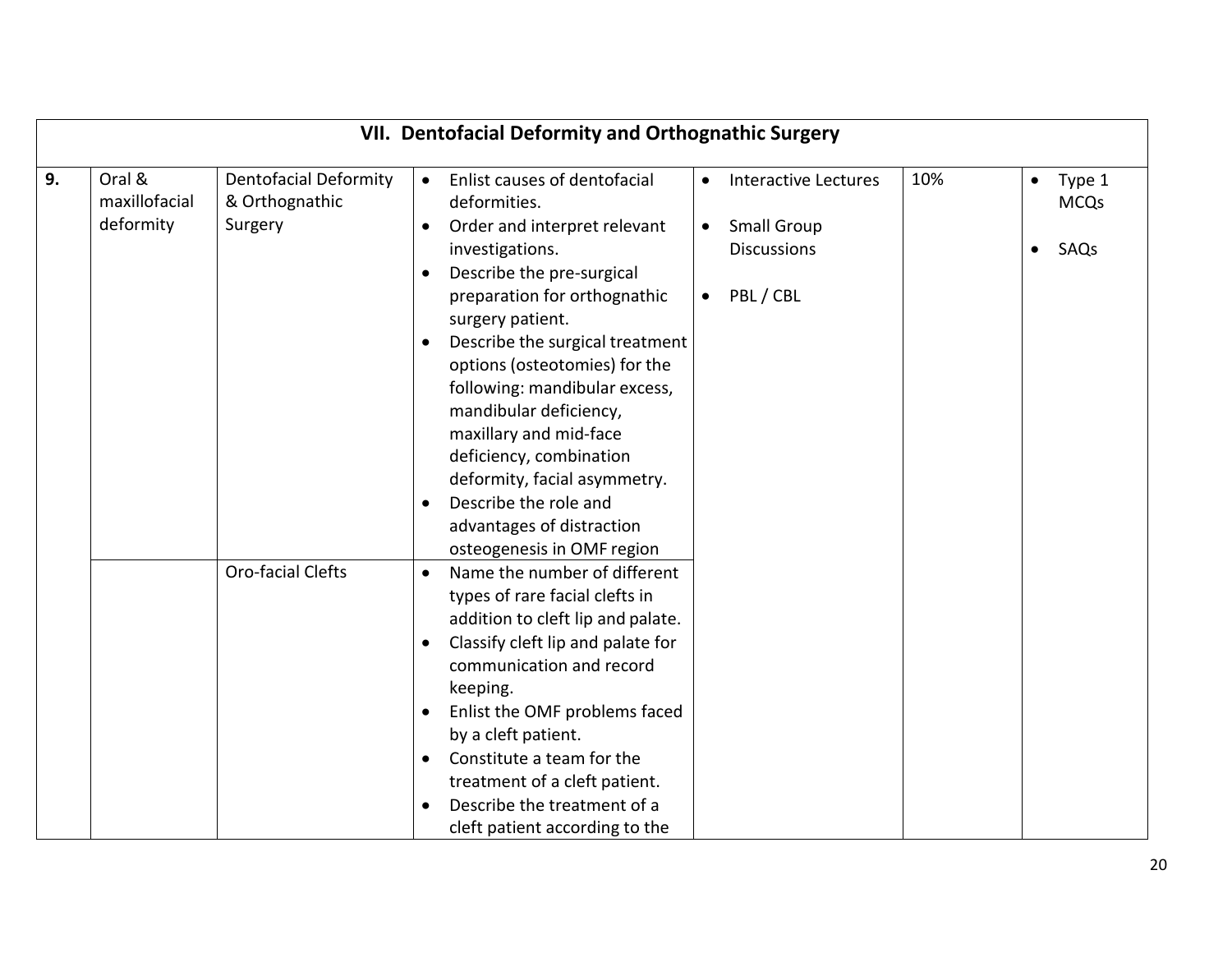|                                         |                                  | sequence and surgical                                                                                                                                                                                                                                                                                                                                                                                                                                                                                                    |                                             |                                                                                      |                                                                            |                        |                               |
|-----------------------------------------|----------------------------------|--------------------------------------------------------------------------------------------------------------------------------------------------------------------------------------------------------------------------------------------------------------------------------------------------------------------------------------------------------------------------------------------------------------------------------------------------------------------------------------------------------------------------|---------------------------------------------|--------------------------------------------------------------------------------------|----------------------------------------------------------------------------|------------------------|-------------------------------|
|                                         |                                  |                                                                                                                                                                                                                                                                                                                                                                                                                                                                                                                          |                                             |                                                                                      |                                                                            |                        |                               |
|                                         | Reconstruction of OMF<br>Defects | State the general principles of<br>$\bullet$<br>OMF reconstruction.<br>Describe the biology of bone<br>$\bullet$<br>reconstruction and define<br>osteo-induction, osteo-<br>conduction, osteo-promotion<br>and osteo-genesis.<br>Classify bone grafts on the<br>$\bullet$<br>basis of source and vascularity<br>(autogenous)<br>Enlist the goals of mandibular<br>$\bullet$<br>reconstruction: restoration of<br>continuity, alveolar bone<br>height, osseous bulk and<br>function.<br>Describe the role of<br>$\bullet$ |                                             |                                                                                      |                                                                            |                        |                               |
|                                         |                                  | rehabilitation of OMF defects.                                                                                                                                                                                                                                                                                                                                                                                                                                                                                           |                                             |                                                                                      |                                                                            |                        |                               |
|                                         |                                  |                                                                                                                                                                                                                                                                                                                                                                                                                                                                                                                          |                                             |                                                                                      |                                                                            |                        |                               |
| Preprosthetic<br>and implant<br>surgery | Preprosthetic surgery            | Enlist objectives of pre-<br>$\bullet$<br>prosthetic surgery.<br>Identify abnormalities of soft<br>$\bullet$<br>and hard tissues which<br>interfere with denture                                                                                                                                                                                                                                                                                                                                                         | $\bullet$<br>$\bullet$<br>$\bullet$         | <b>Interactive Lectures</b><br><b>Small Group</b><br><b>Discussions</b><br>PBL / CBL | 5 %                                                                        | $\bullet$<br>$\bullet$ | Type 1<br><b>MCQs</b><br>SAQs |
|                                         |                                  |                                                                                                                                                                                                                                                                                                                                                                                                                                                                                                                          | procedures.<br>maxillofacial prosthetics in | (partial/complete) construction                                                      | <b>VIII. Prosthetics and Implants Surgery</b><br>and formulate a treatment |                        |                               |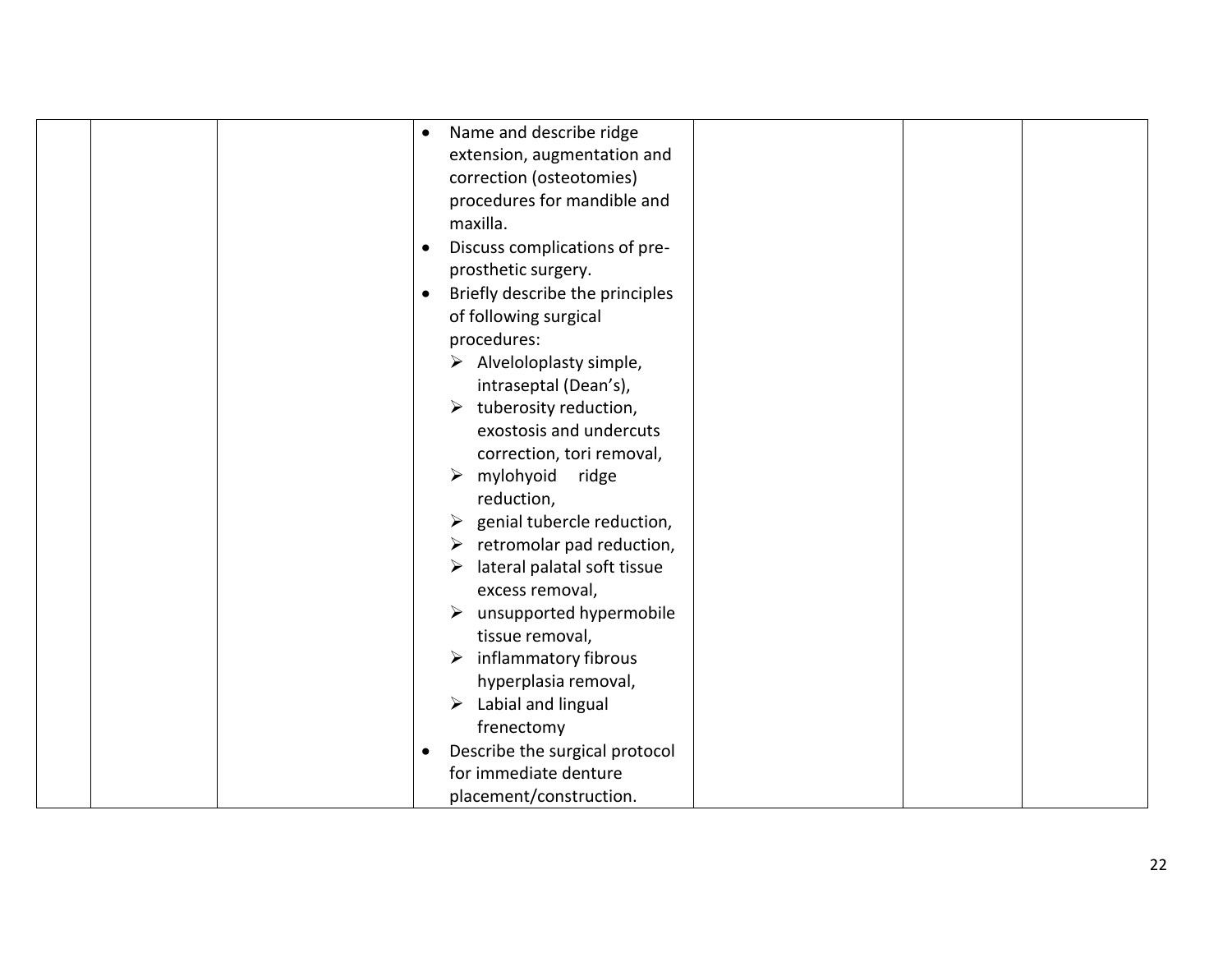|                 | $\bullet$ | Describe methods of ridge      |  |
|-----------------|-----------|--------------------------------|--|
|                 |           | preservation.                  |  |
|                 | $\bullet$ | Describe procedure and         |  |
|                 |           | advantages of overdenture.     |  |
| Dental Implants | $\bullet$ | Define dental implant and      |  |
| Surgery         |           | identify its components.       |  |
|                 |           | Define osseointegration, list  |  |
|                 |           | factors influencing            |  |
|                 |           | osseointegration.              |  |
|                 |           | Define the following terms     |  |
|                 |           | related to dental implants:    |  |
|                 |           | endosseous, root-form, cover   |  |
|                 |           | screw, healing                 |  |
|                 |           | abutment/gingival former,      |  |
|                 |           | single/two stage, screw/cement |  |
|                 |           | retained, biotypes.            |  |
|                 |           | Describe the following         |  |
|                 |           | considerations for implant     |  |
|                 |           | placement: soft tissue, hard   |  |
|                 |           | tissue and biomechanical.      |  |
|                 | $\bullet$ | Assess a patient in need of    |  |
|                 |           | dental implant(s) by history,  |  |
|                 |           | clinical examination, and      |  |
|                 |           | imaging.                       |  |
|                 |           | Describe the surgical          |  |
|                 |           | procedure for one stage, two   |  |
|                 |           | stage and immediate dental     |  |
|                 |           | implant placement.             |  |
|                 | $\bullet$ | State the peri-operative       |  |
|                 |           | management of dental           |  |
|                 |           | implant placement.             |  |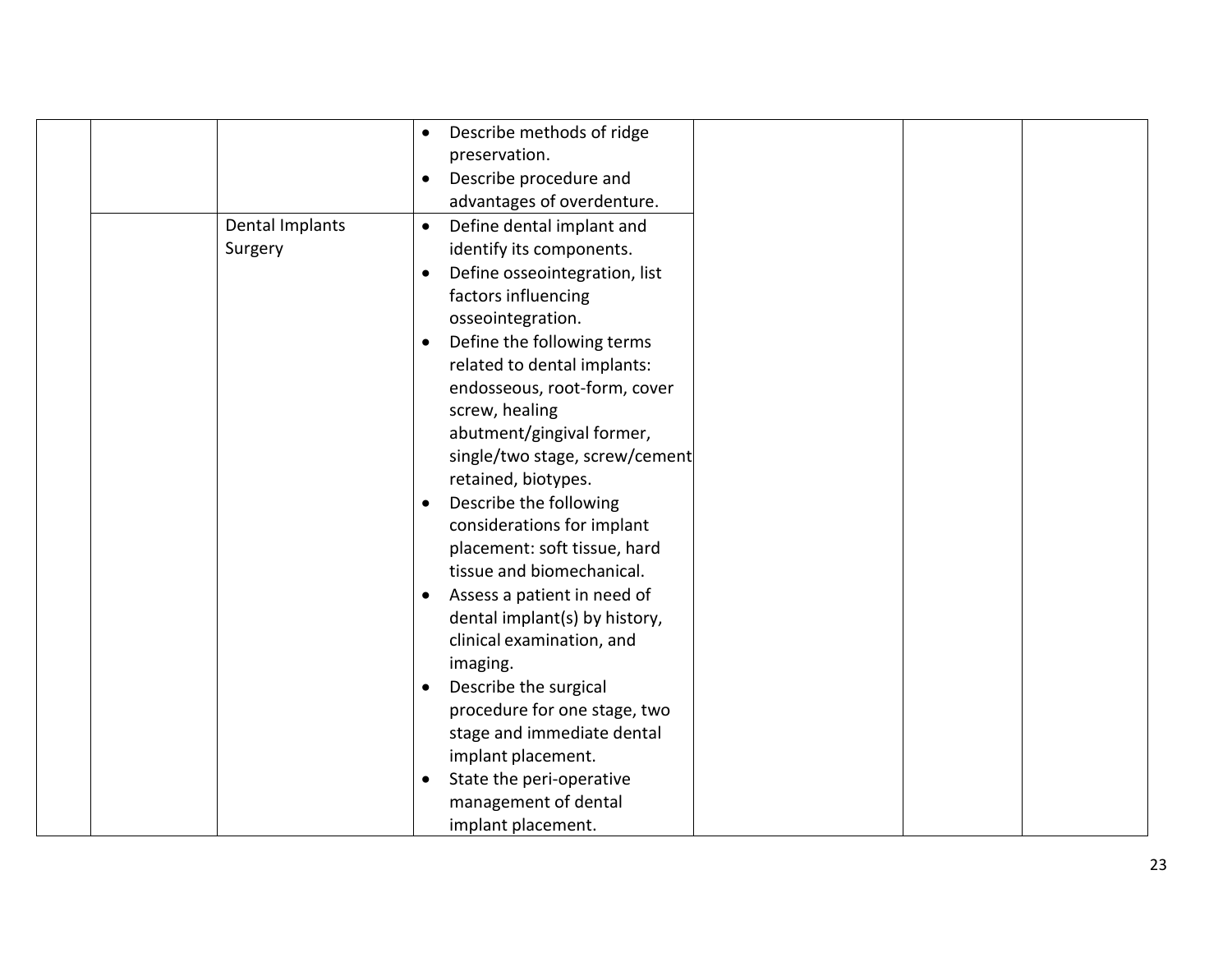|     |                                            |                                         |                                     | Enlist complications of implant<br>surgery and describe their<br>management.<br>Describe ridge augmentation<br>and preservation, guided bone<br>regeneration, onlay bone<br>grafting, sinus lift and<br>distraction osteogenesis for<br>dental implant placement.<br>Name the following special<br>maxillofacial implants:<br>zygomatic and extra-oral. |                                     |                                                                                      |     |           |                               |
|-----|--------------------------------------------|-----------------------------------------|-------------------------------------|---------------------------------------------------------------------------------------------------------------------------------------------------------------------------------------------------------------------------------------------------------------------------------------------------------------------------------------------------------|-------------------------------------|--------------------------------------------------------------------------------------|-----|-----------|-------------------------------|
|     |                                            | IX.                                     |                                     | Pain / TMJ Surgery / Salivary Gland Diseases                                                                                                                                                                                                                                                                                                            |                                     |                                                                                      |     |           |                               |
| 11. | <b>TMJ</b> and<br>facial pain<br>disorders | <b>TMJ Disorders</b><br>Oro-facial Pain | $\bullet$<br>$\bullet$<br>$\bullet$ | Classify TMJ disorders as:<br>myofascial, internal<br>derangement (Wilke's),<br>systemic arthritis conditions,<br>chronic recurrent dislocation,<br>ankylosis, neoplasia and<br>infections.<br>Select management options for<br>TMD and ankylosis.<br>Describe the pathophysiology<br>of neuropathic pain.<br>Classify oro-facial pain                  | $\bullet$<br>$\bullet$<br>$\bullet$ | <b>Interactive Lectures</b><br><b>Small Group</b><br><b>Discussions</b><br>PBL / CBL | 5 % | $\bullet$ | Type 1<br><b>MCQs</b><br>SAQs |
|     |                                            |                                         |                                     | according to site and etiology.<br>Differentiate trigeminal<br>neuralgia from pre-trigeminal<br>neuralgia, odontalgia, and<br>post-herpetic neuralgia,                                                                                                                                                                                                  |                                     |                                                                                      |     |           |                               |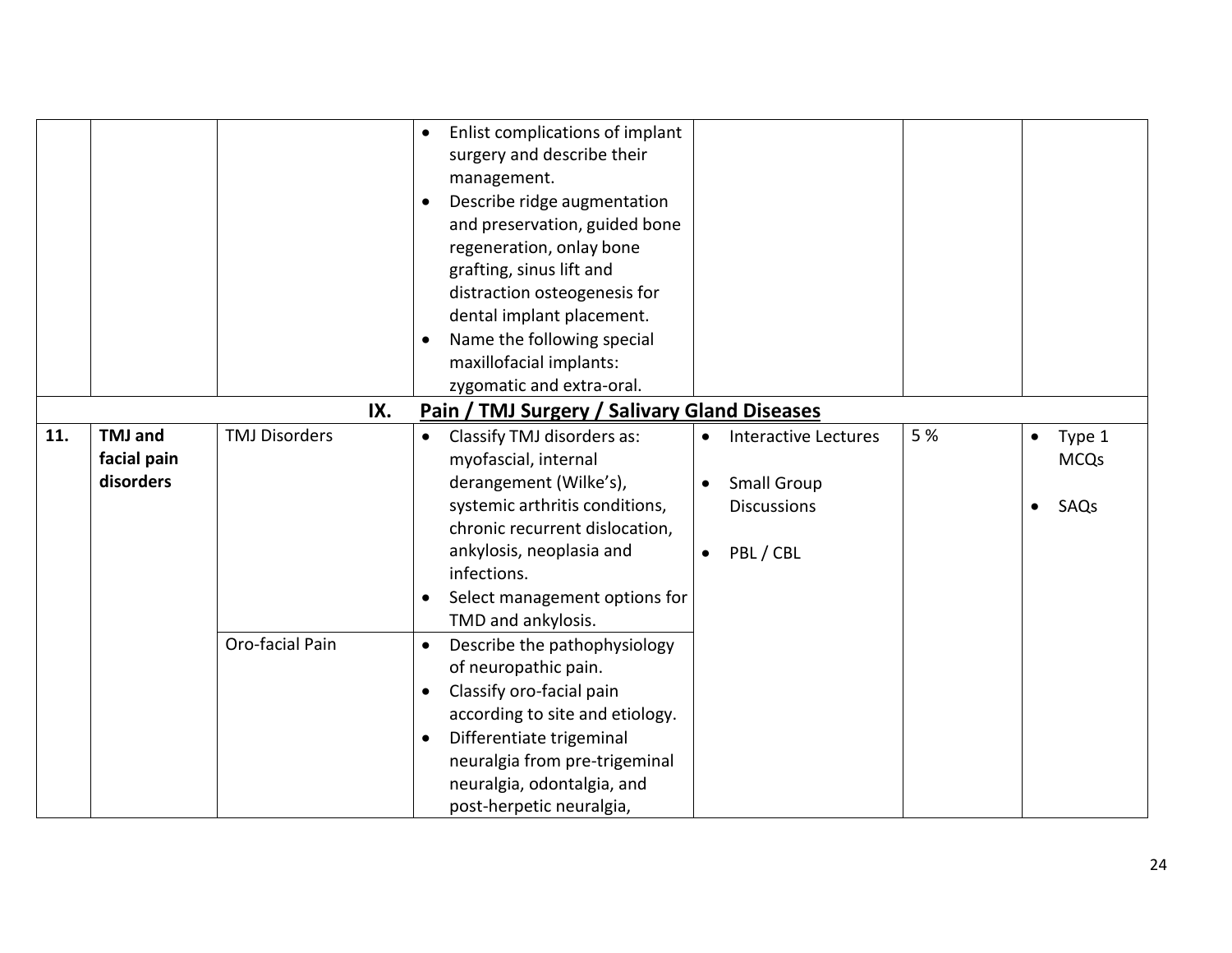|     |              |                        | neuroma, burning mouth                    |                                       |     |  |  |  |
|-----|--------------|------------------------|-------------------------------------------|---------------------------------------|-----|--|--|--|
|     |              |                        | syndrome, glossopharyngeal                |                                       |     |  |  |  |
|     |              |                        | neuralgia and headaches.                  |                                       |     |  |  |  |
|     |              |                        | Х.                                        | <b>Hospitalized patients &amp; GA</b> |     |  |  |  |
| 12. | Management   | Pre and post-operative | Identify the need of patient<br>$\bullet$ |                                       | 5 % |  |  |  |
|     | of           | management of          | hospitalization                           |                                       |     |  |  |  |
|     | hospitalized | hospitalized patients  | Write consultation and<br>$\bullet$       |                                       |     |  |  |  |
|     | patients     |                        | referral requests to other                |                                       |     |  |  |  |
|     |              |                        | specialties                               |                                       |     |  |  |  |
|     |              |                        | Describe the pre and post-                |                                       |     |  |  |  |
|     |              |                        | operative management of                   |                                       |     |  |  |  |
|     |              |                        | hospitalized patients                     |                                       |     |  |  |  |
|     |              |                        | Advise the pre anesthesia                 |                                       |     |  |  |  |
|     |              |                        | investigations                            |                                       |     |  |  |  |
|     |              |                        | Maintain operative and post-              |                                       |     |  |  |  |
|     |              |                        | operative records of the                  |                                       |     |  |  |  |
|     |              |                        | hospitalized patients                     |                                       |     |  |  |  |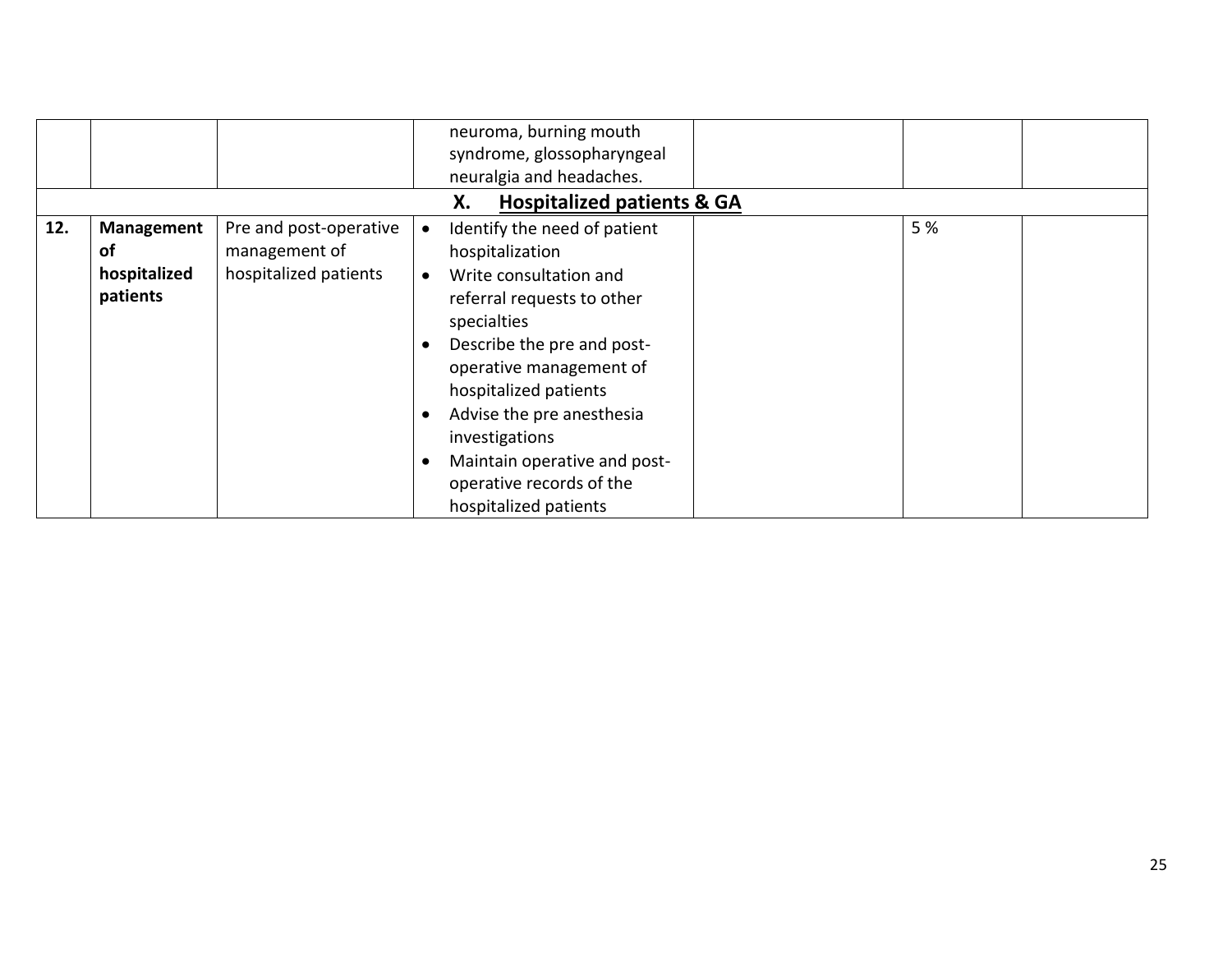**Clinical Outcomes:** By the end of final year BDS, the students should be able to:

#### **Health Status Evaluation**

- Elicit detailed history of the patient
- Perform intra and extra-oral examination for oral and maxillofacial problems.
- Order and interpret relevant investigations.
- Apply the following suturing techniques: simple interrupted, figure of '8', horizontal and vertical mattress.
- Administer infiltration for maxillary extractions and mandibular anterior teeth extractions.
- Administer inferior alveolar nerve block for mandibular extractions.
- Administer supplemental LA techniques.
- Communicate with a patient after a complication has occurred (role play) + break bad news in a way to avoid litigation

#### **Exodontia**

- Use appropriate operator and patient positions,
- Identify and use appropriate instruments and techniques to perform an extraction
	- $\triangleright$  gingival detachment
	- $\triangleright$  forceps application
	- $\triangleright$  tooth luxation and delivery
	- $\triangleright$  jaw support and tissue retraction (non-dominant hand)
	- $\triangleright$  Advise postoperative instructions

#### **Infections**

- Order and interpret relevant investigations.
- Perform incision and drainage of intra oral abscesses
- Collect specimen for culture and sensitivity

#### **Aids to dental specialties**

- Order and interpret relevant investigations.
- Describe the surgical procedure for one stage, two stage and immediate dental implant placement.

#### **Trauma**

- Identify signs and symptoms of dento alveolar injuries
- Identify common signs and symptoms of facial fractures
- Order and interpret relevant investigations.
- Splint teeth using acid etch technique or wires on a model.
- Make an eyelet.
- Do IMF on a model using eyelets and arch bars.
- Order and interpret relevant investigations.
- Order and interpret relevant investigations.